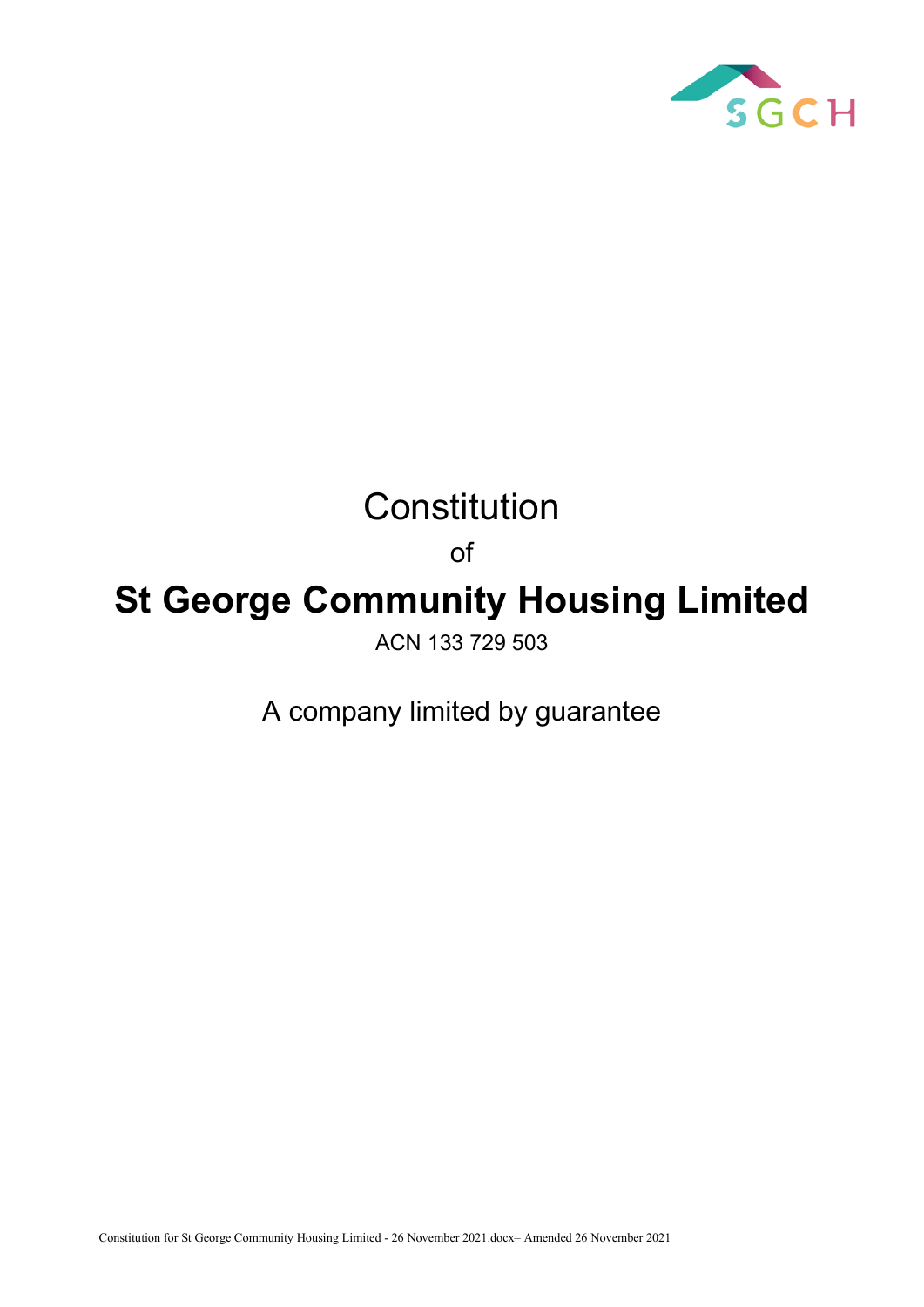## TABLE OF CONTENTS

| 1  |                                                                       |  |
|----|-----------------------------------------------------------------------|--|
| 2  |                                                                       |  |
| 3  |                                                                       |  |
| 4  |                                                                       |  |
| 5  |                                                                       |  |
| 6  |                                                                       |  |
| 7  |                                                                       |  |
| 8  |                                                                       |  |
| 9  |                                                                       |  |
| 10 | Establishment and operation of Gift Fund Error! Bookmark not defined. |  |
| 11 |                                                                       |  |
| 12 |                                                                       |  |
| 13 |                                                                       |  |
| 14 |                                                                       |  |
| 15 |                                                                       |  |
| 16 |                                                                       |  |
| 17 |                                                                       |  |
| 18 |                                                                       |  |
| 19 |                                                                       |  |
| 20 |                                                                       |  |
| 21 |                                                                       |  |
| 22 |                                                                       |  |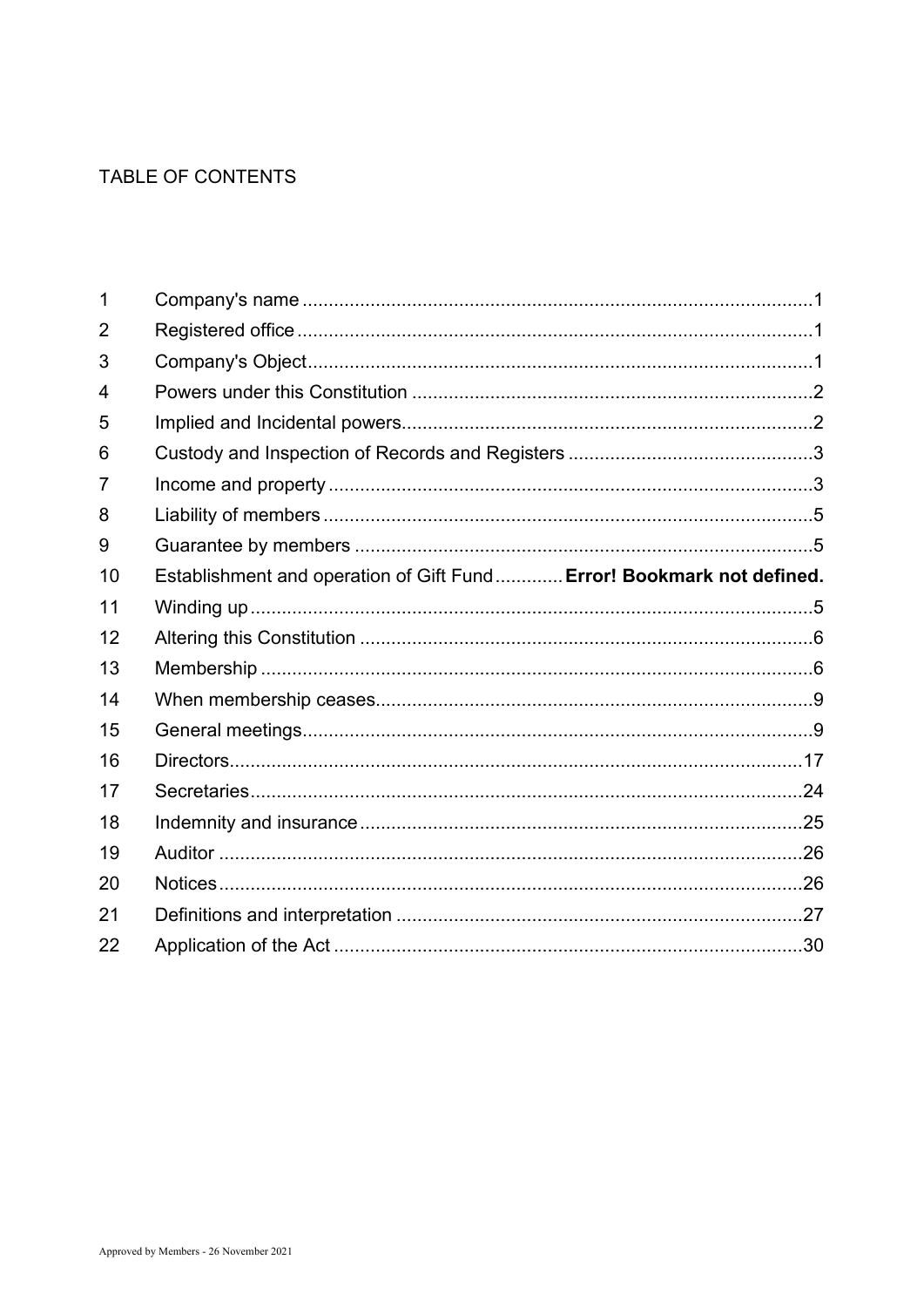## **St George Community Housing Limited**

A company limited by guarantee

## **Constitution**

## <span id="page-2-0"></span>**1 Company's name**

**1.1** The name of the Company is **St George Community Housing Limited**.

## <span id="page-2-1"></span>**2 Registered office**

**2.1** The registered office of the Company shall be at:

**Level 5**

#### **38 Humphreys Lane**

#### **Hurstville NSW 2220**

or such other place as the Board of the Company may determine from time to time.

## <span id="page-2-2"></span>**3 Company's Object**

- **3.1** (a) The Company is established for the public charitable object of providing relief against poverty, distress and helplessness in such localities within Australia as the Board may, from time to time, determine by providing, without limitation, secure, affordable and sensitively managed housing for people in housing need and experiencing difficulties securing and maintaining appropriate housing.
	- (b) The Directors may, in relation to the Object:
		- (1) formulate policies and guidelines for their implementation;
		- (2) revoke or amend any policy or guideline and formulate others; and
		- (3) take any other action consistent with achieving the Object, including determining the localities in which the Company's operations are to be undertaken.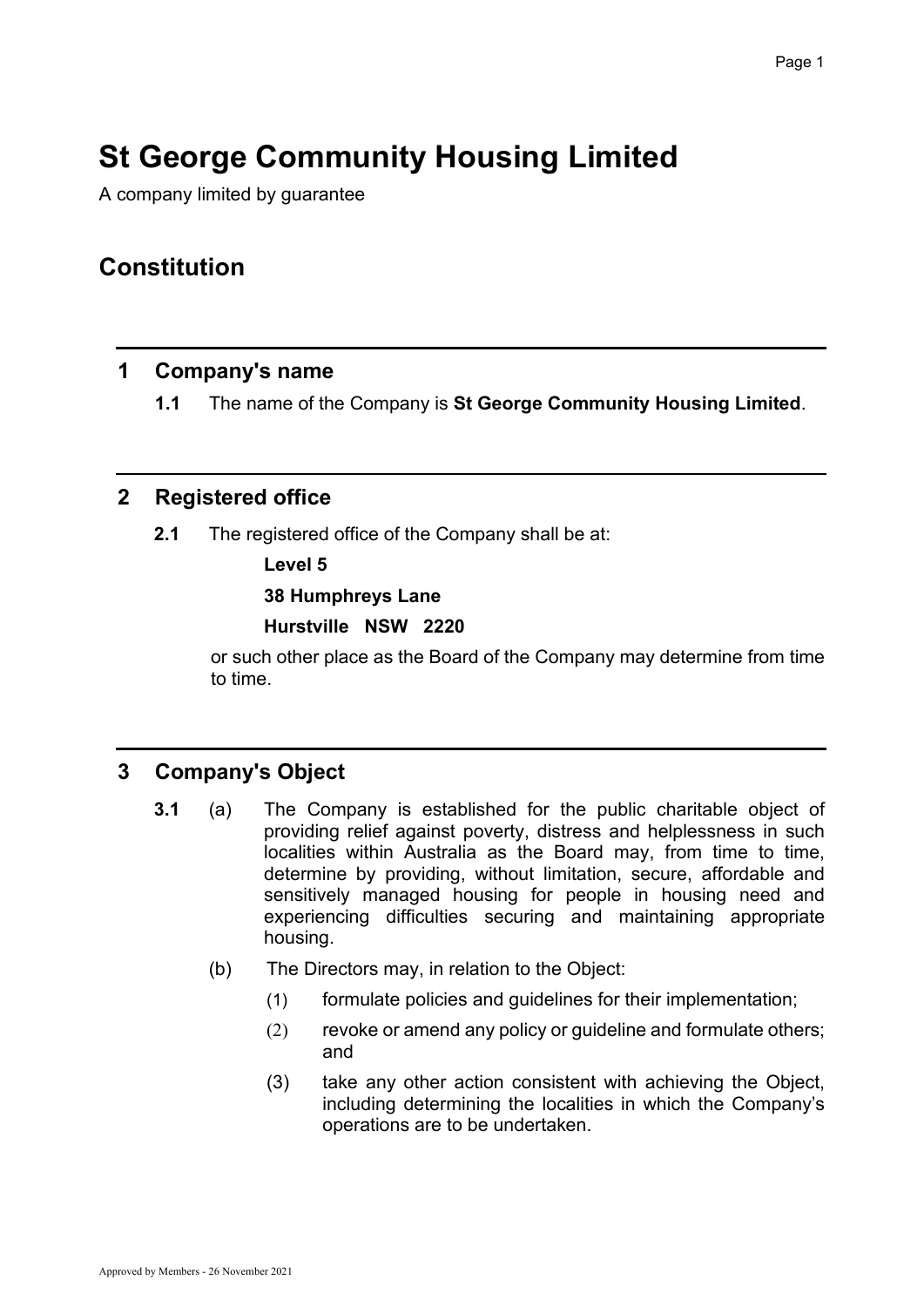## <span id="page-3-0"></span>**4 Powers under this Constitution**

- **4.1** Solely for the purpose of carrying out its Object, the Company is authorised to do either of the following, which under the Act a company limited by guarantee may do if authorised by its constitution:
	- (a) take any action; or
	- (b) exercise any power

and the Company may do these things in any manner permitted by the Act.

## <span id="page-3-1"></span>**5 Implied and Incidental powers**

- **5.1** Subject to any express term to the contrary, if this Constitution confers a power to do a particular act or thing, then:
	- (a) the power includes the power to repeal, rescind, revoke, amend or vary that act or thing; and
	- (b) the power includes a power to do that act or thing:
	- (1) for some only of those matters;
	- (2) for a particular class or particular classes of those matters; and
	- (3) to make different provision for different matters or different classes of matters.
- **5.2** Subject to any express term to the contrary, if under this Constitution a person may do a particular act or thing, then the person does the act or thing at that person's discretion.
- **5.3** Subject to any express term to the contrary, if this Constitution:
	- (a) confers a power, then the person may exercise the power as necessary and for the period the person holds the office;
	- (b) imposes a duty, then the person must perform the duty as necessary and for the period the person holds the office; and
	- (c) confers power on a person to delegate a function or power, then the person may delegate:
		- (1) concurrently or to the exclusion of that person's performance or exercise of that function or power;
		- (2) generally; or
		- (3) by limiting the delegation in the manner that the person sets out in the delegation,
		- and
		- (4) the delegation need not be to a specified person but may be to any person holding, occupying or performing the duties of, a specified office or position;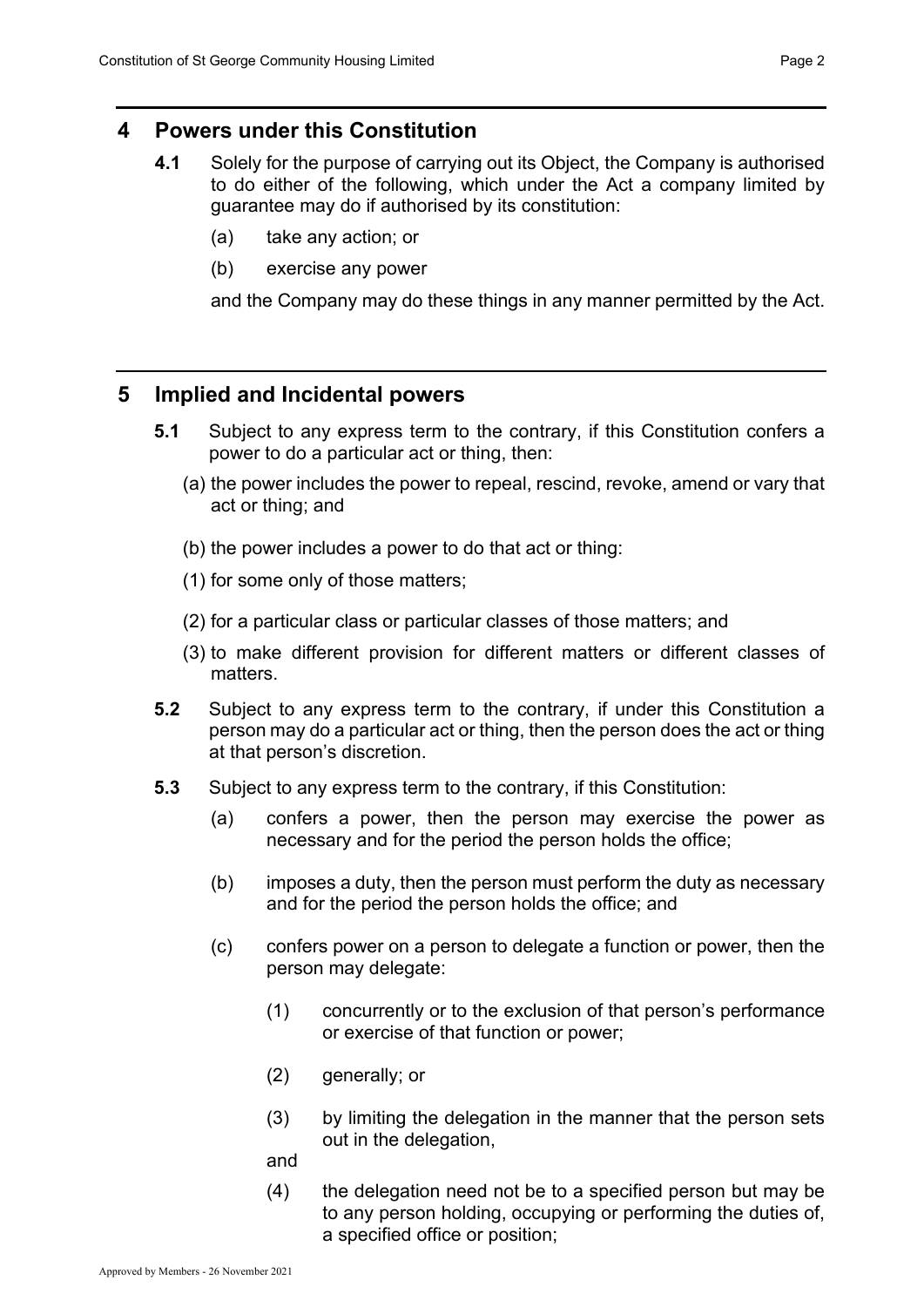- (5) the delegation may include the power to delegate;
- (6) if the person's action depends upon the opinion, belief or state of mind of that person, then the delegate has the same capacity to act upon the delegate's opinion, belief or state of mind; and
- (7) a delegate's action is taken as the act of the person who delegated the power or function.

## <span id="page-4-0"></span>**6 Custody and Inspection of Records and Registers**

- **6.1** (a) The Company must have, at its registered office (or at such other location as the Board may in accordance with the Act determine and notify from time to time) and available during normal office hours for inspection by any Member or creditor of the Company free of charge, the following:
	- (1) a copy of this Constitution;
	- (2) a copy of the last-published accounts of the Company and of each subsidiary of the Company, together with any report of the Auditor or Directors of the Company concerning those accounts;
	- (3) the register of Directors;
	- (4) the register of Active Members, which includes Life Members;
	- (5) the register of any charges given by and/or debentures issued by the Company (if applicable); and
	- (6) such other registers or minutes of the general meetings of the Company as are required by the Act or the Regulations to be kept and to be opened for inspection.
	- (b) Any person (not being a Member or creditor) is entitled to inspect the register of Members or Directors of the Company during normal office hours and to make a copy of the entries therein for the fee of \$0.25 per page or at such other cost per page as is determined by the Company from time to time.

## <span id="page-4-1"></span>**7 Income and property**

- **7.1** Subject to Rules 7.2, 7.3 and 7.4, the Company's income and property must be applied solely towards promoting the Company's Object. No part of the income or property may be paid, transferred or distributed, directly or indirectly, by way of dividend, bonus, fee or otherwise, to any Member.
- **7.2** The general prohibition referred to in Rule 7.1 does not preclude the Company from making any payment, approved by the Directors for:
	- (a) all necessary expenses incurred by a Director in performing a duty as a Director;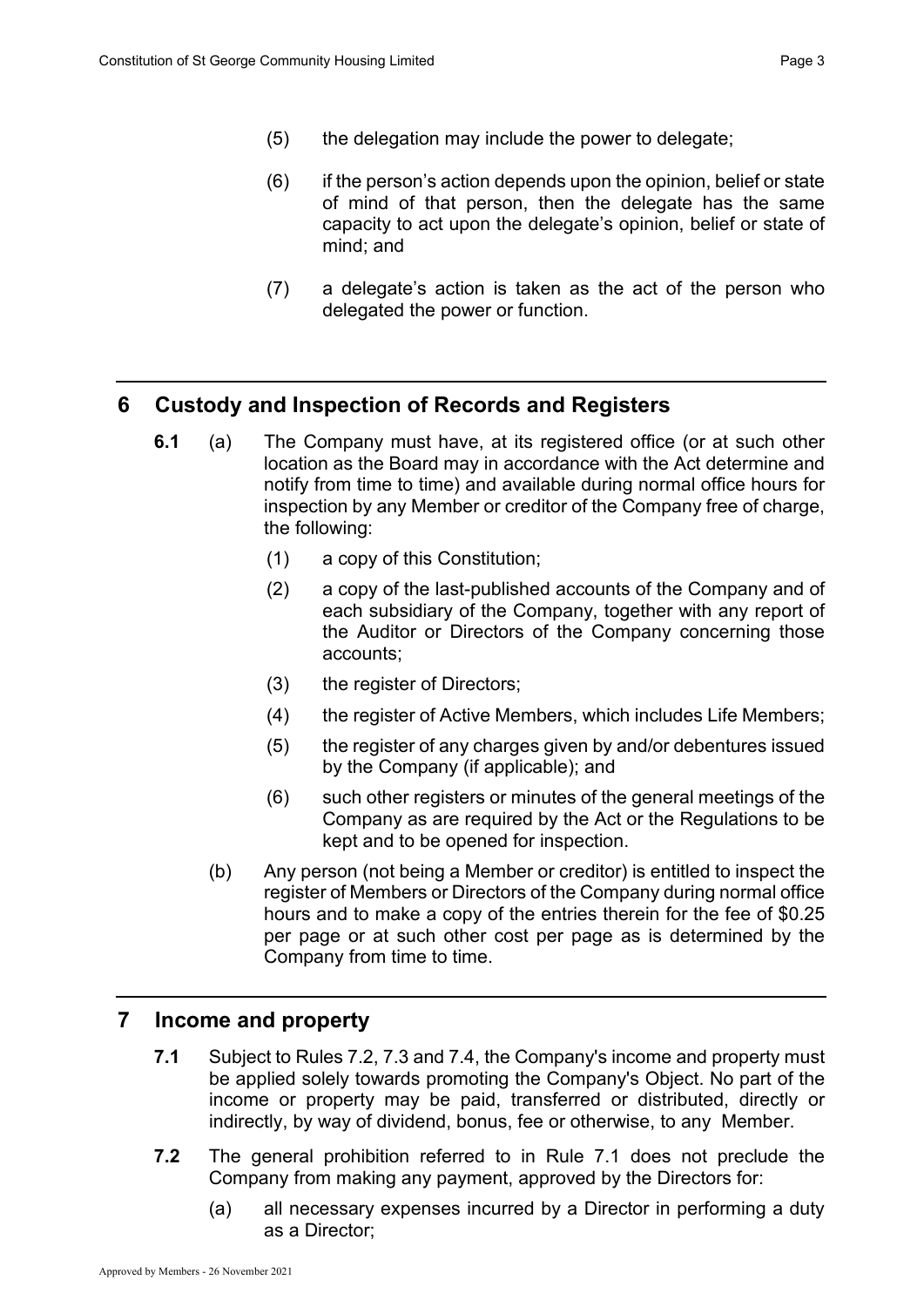- (1) the provision of the service has the prior approval of the other Directors; and
- (2) the amount payable is not more than an amount which commercially would be reasonable payment for the service;
- (c) a service rendered to any other person by a Director in a professional or technical capacity, including as a director, employee or consultant or by reason of the circumstances contemplated in Rule 15.4(b), other than in the capacity as a Director, where:
	- (1) the service (including the circumstances contemplated in Rule 15.4(b)) promotes (or is likely to promote) the Company's Object;
	- (2) provision of the service has the prior approval of the other Directors; and
	- (3) the amount payable is not more than an amount which commercially would be reasonable payment for the service; and
- (d) any amount of the following nature:
	- (1) payment in good faith to any Member for goods or services supplied in the ordinary and usual course of business;
	- (2) payment of reasonable and proper interest on money borrowed from a Member;
	- (3) payment of rent for premises let by any Member to the Company;
	- (4) payment or indemnification of, or payment of premiums on contracts of insurance for, any Director to the extent permitted by law and this Constitution; or
	- (5) a donation or benefit provided solely in furtherance of the Company's Object.
- **7.3** Nothing in Rule 7.1 shall prevent the payment in good faith of remuneration to:
	- (a) any officers or employees of the Company, or to any Member, in return for any services actually rendered to the Company, or
	- (b) any Director by way of reasonable remuneration commensurate with the time and effort spent on the management of the Company's affairs where the Members at a General Meeting have approved and set a maximum recurring sum for payment to Directors during each year as directors' fees.
- **7.4** Without limiting the provisions of Rule 7.2(a), the Company may also pay the Directors' travelling and other expenses that they properly incur in:
	- (a) attending Directors' meetings or any meetings of committees of Directors;
	- (b) attending any general meetings of the Company; and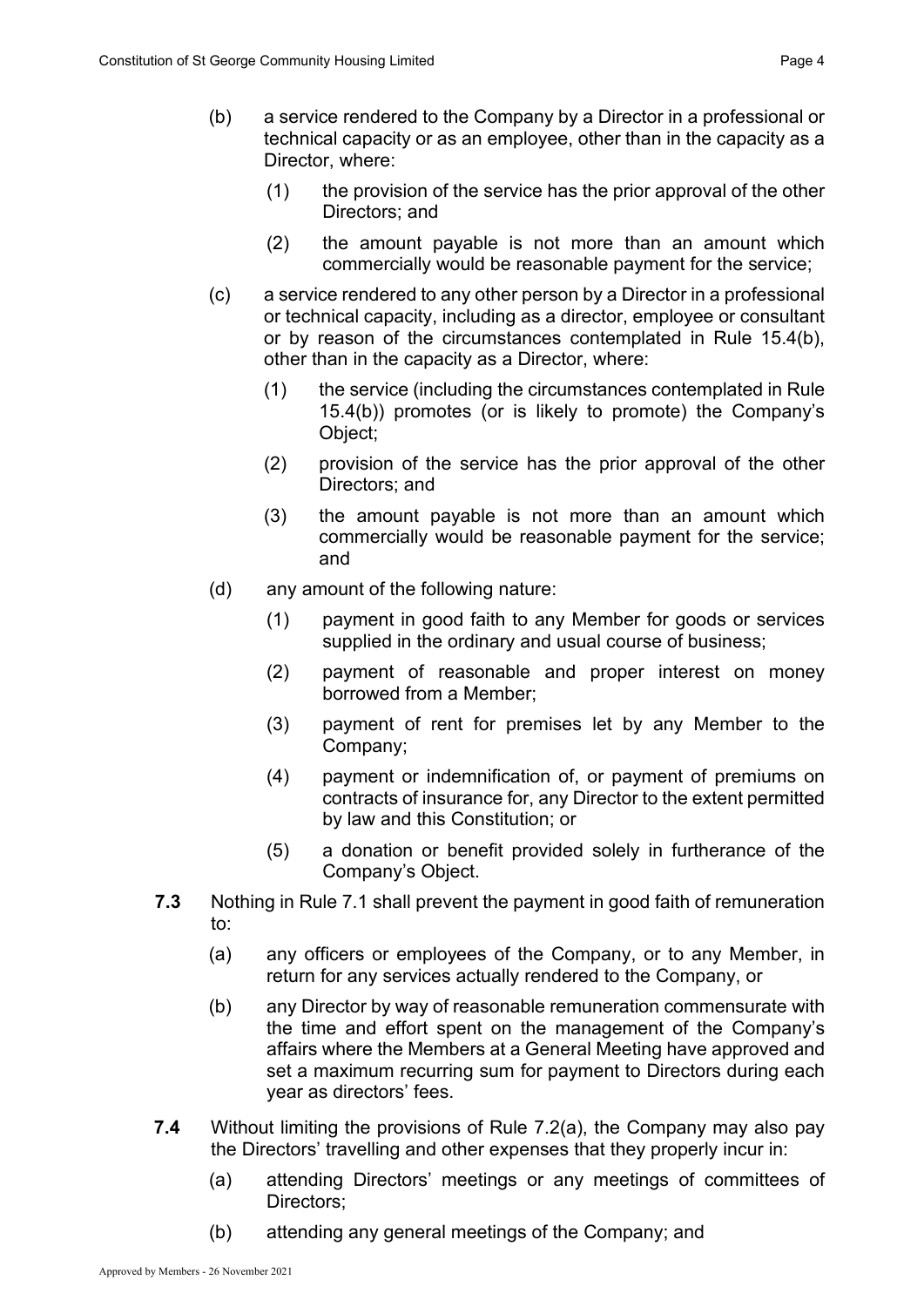#### <span id="page-6-0"></span>**8 Liability of members**

- **8.1** The liability of the Members is limited.
- **8.2** A Member of the Company shall not, as a Member of the Company, be under any personal liability to a creditor of the Company.

## <span id="page-6-1"></span>**9 Guarantee by members**

- **9.1** Every Member undertakes to contribute an amount not more than \$2.00 to the property of the Company if it is wound up while he or she is a Member or within one (1) year after he or she ceases to be a Member, for:
	- (a) payment of the Company's debts and liabilities contracted before the time he or she ceased to be a Member;
	- (b) the costs, charges and expenses of winding up; and
	- (c) the adjustment of the rights of the contributories among themselves.

## <span id="page-6-2"></span>**10 Winding up**

- **10.1** (a) At the first occurrence of:
	- (1) the winding up of the Company; or
	- (2) the Company ceasing to be endorsed as a deductible gift recipient under Subdivision 30-BA of the ITAA 97 if the Company was so endorsed,

any property whatsoever remaining, after satisfaction of all debts and liabilities of the Company must not be paid to or distributed among the Members, but must be transferred to some (one or more) fund, authority or institution:

- (3) to which income tax deductible gifts can be made;
- (4) having objects and purposes, being charitable at law, similar to those of the Company;
- (5) which prohibits the distribution of its or their income among its members to an extent at least as great as is imposed on this Company under or by virtue of this Constitution; and
- (6) subject to Rule 10.1(b).
- (b) Notwithstanding Rule 10.1(a), all remaining community housing assets in a participating jurisdiction on winding up will be transferred to another registered community housing provider or to a Housing Agency in the jurisdiction in which the asset is located.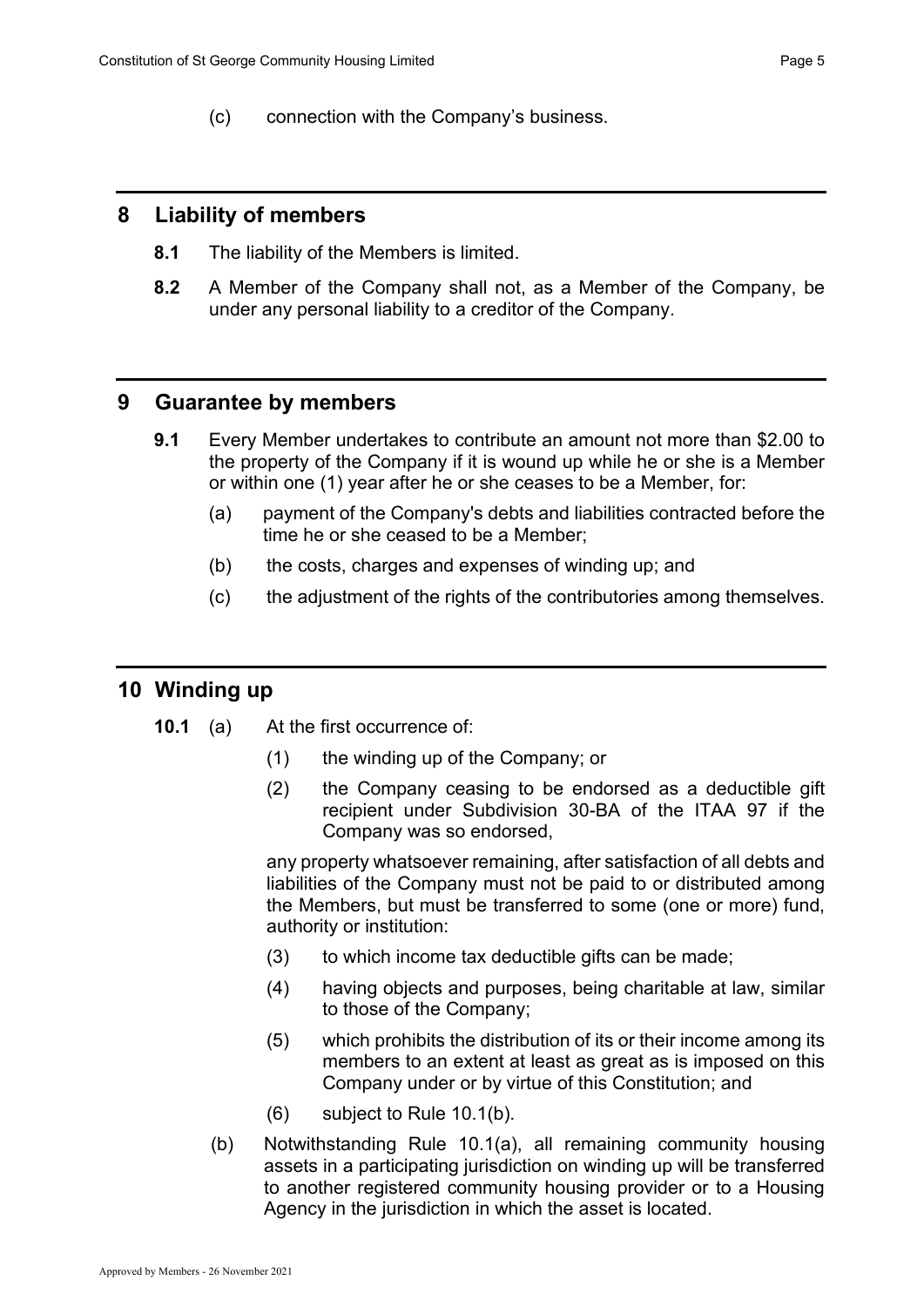(c) The winding up of the Company shall be in accordance with Part 5 of the Act.

## <span id="page-7-0"></span>**11 Altering this Constitution**

**11.1** The Company may modify or repeal its Constitution, or a provision of its Constitution by a Special Resolution and otherwise in accordance with the Act.

## <span id="page-7-1"></span>**12 Membership**

- **12.1** Membership of the Company shall comprise:
	- (a) such of the following persons as successfully apply for membership in accordance with the provisions of Rule 12.2 or become Members under Rule 12.6:
		- (1) each person who is a Current Tenant; and
		- (2) any person not being a Current Tenant who is a Community Housing Supporter providing they are Active Members and providing the ratio of Members who are not Current Tenants to Members who are Current Tenants does not exceed twenty-five (25) per cent.
- **12.2** Applications for membership from eligible persons referred to in Rule 12.1(a)(1) and (2), shall be made by completing a membership application in the form approved by the Board from time to time and lodging such application at the registered office of the Company. Membership of the Company shall not be joint and each eligible applicant shall prepare and lodge an individual application.
- **12.3** The Board shall consider every such application on its merits and within a reasonable time.
- **12.4** (a) The Board may, at its absolute discretion, refuse any application for membership and need assign no reasons for such refusal.
	- (b) Upon refusal of an application for membership, any monies accompanying the application shall be refunded to the unsuccessful applicant, without interest.
- **12.5** (a) If the Board approves the application, the applicant's name together with any other information required by or under the Act shall be entered in the Register of Members.
	- (b) The applicant shall be notified in writing of the entry in the Register and shall then be entitled to the privileges attaching to membership.

#### **12.6 Life Members**

- (a) The Board may nominate a person (to a maximum of two (2) persons per annum) to be appointed as a Life Member.
- (b) The Board shall have regard to the following criteria when considering nominating any Member or former Member for election as a Life Member: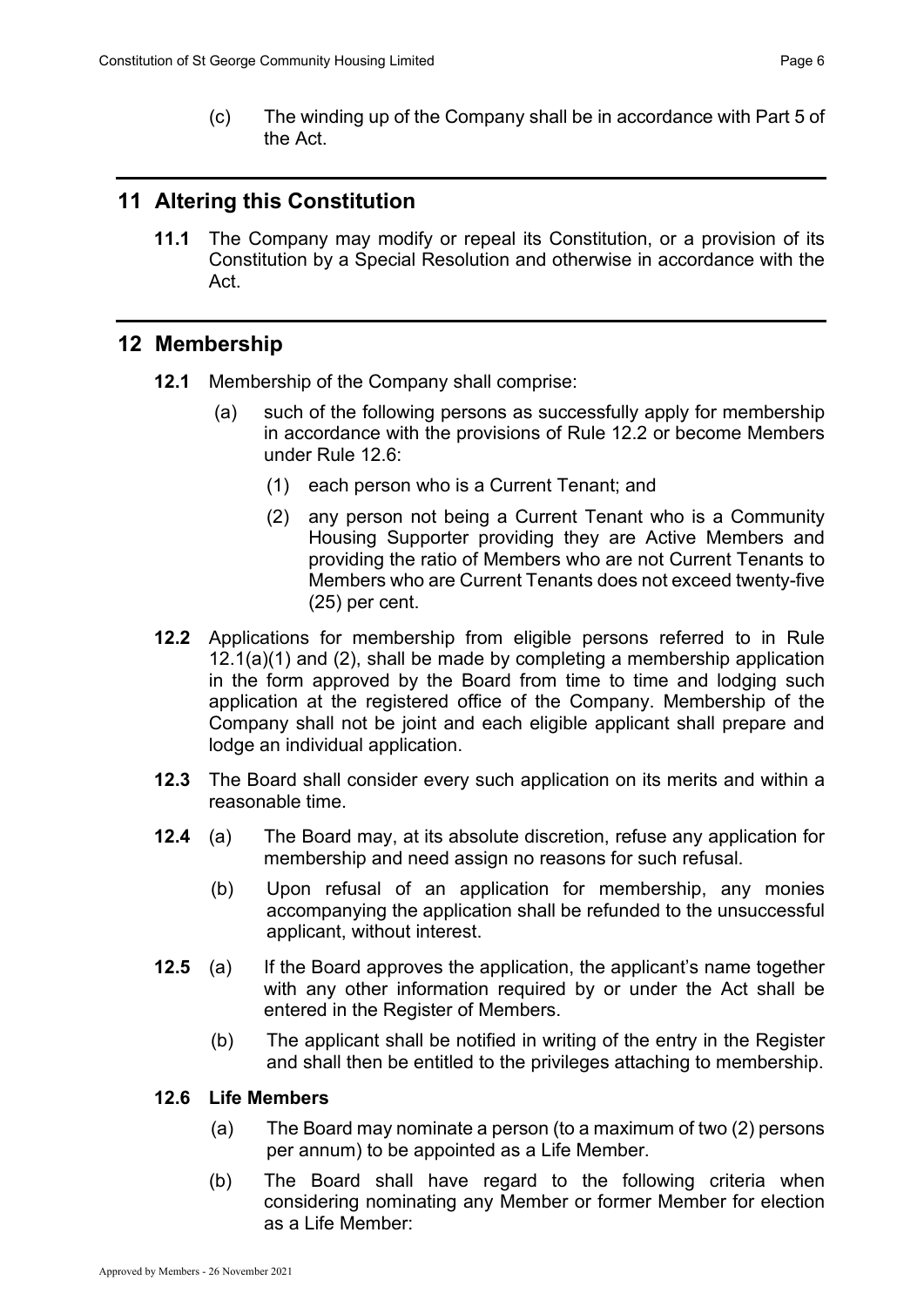- (2) must have displayed meritorious support and service towards advancing and or achieving the Object of the Company (or of its predecessor organisations).
- **12.7** (a) Any nomination for appointment of a Life Member shall be determined by a resolution of Members at the Annual General Meeting of the Company.
	- (b) If a resolution to appoint a nominated person as a Life Member is successful, that person's name shall be entered in the register of **Members**

#### **12.8 Patron**

- (a) The Board may, with the consent of such person, appoint a person to be the Patron of the Company.
- (b) In selecting a person for the role of Patron the Board should consider persons of eminent community standing whose support, with their patronage, would promote the achievement of the Object.
- (c) The role as the Patron will be as determined by the Board and the Patron from time to time.
- (d) The Board shall, in its absolute discretion, determine the terms of appointment of the Patron, including providing for a fixed term of office (which may be renewed) and that such office shall be vacated in the event that the Patron:
	- (i) dies; or
	- (ii) resigns office by notice in writing to the Board; or
	- (iii) is removed from office by a resolution of the Board.
- (e) There will only be one Patron at any one time.
- (f) The Patron is required to be a Member but, if removed by the Board, is not able to access the expulsion provisions in Rule 13.2.
- (g) The Patron must not be a Director.

#### **12.9 Active Members**

In order for a Member to establish that he or she is an Active Member of the Company at a particular date, it shall be sufficient:

- (a) in the case of a person who was eligible for membership under rule  $12.1(a)(1)$ , for the person to show that he or she qualifies or will qualify as a Current Tenant on that date; and
- (b) in the case of a person who was eligible for membership under rule 12.1(a)(2), for the person to show that he or she has attended either in person, by voting directly or by proxy or will have attended at least one (1) General Meeting of the Company in the period of twelve (12) consecutive calendar months terminating on that date, or
- (c) in either case, for the person to be a Life Member.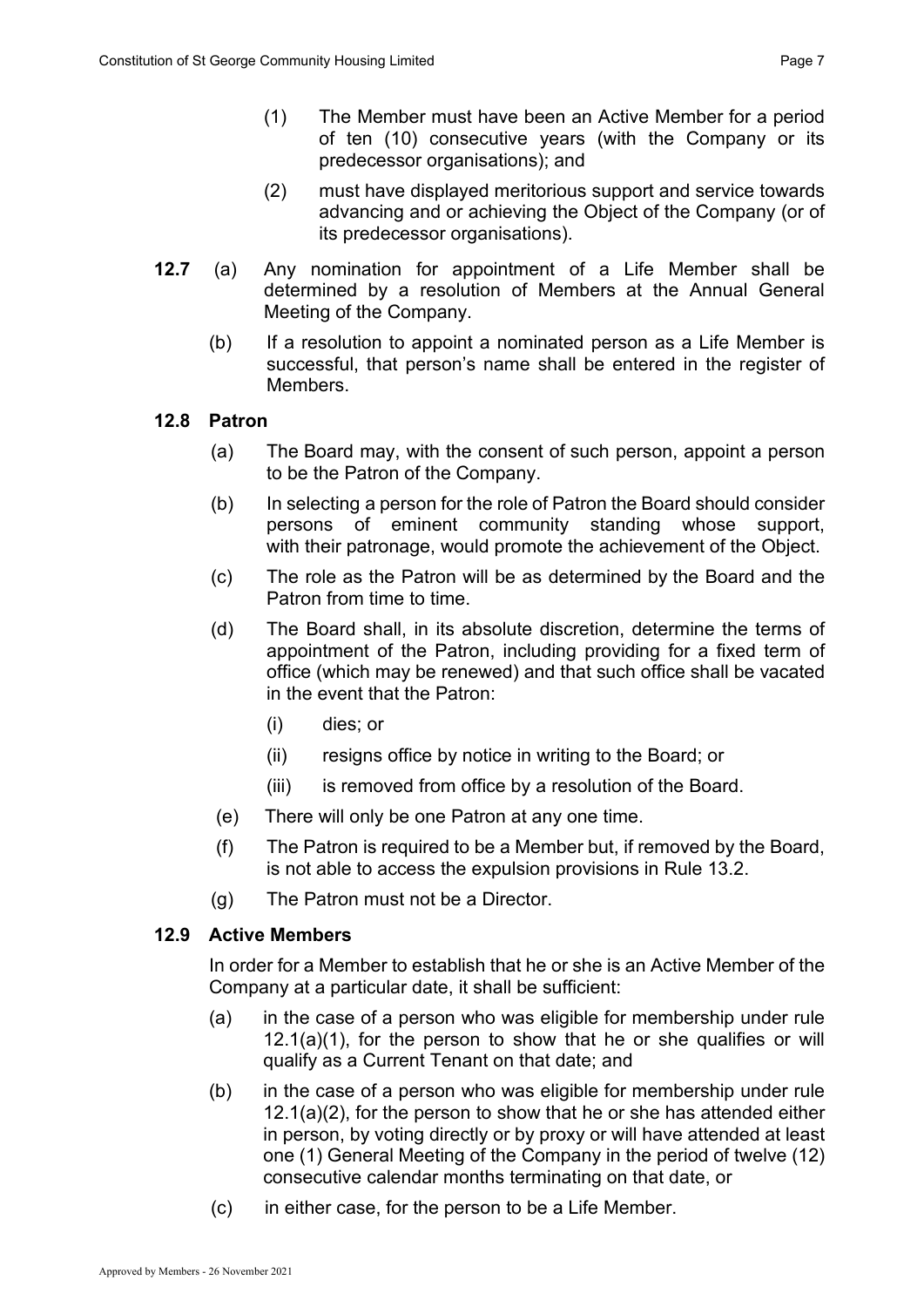- **12.10** An Active Member shall be deemed for all purposes to have ceased to be an Active Member where:
	- (a) in the case of a person who was eligible for membership under rule 12.1(a)(1), the person fails to demonstrate to the satisfaction of the Board that the person is or has become a Current Tenant within 28 days after service of a notice by the Board requiring the person to show cause why he or she should not be removed from the Register of Members under Rule 13.1(e); or
	- (b) in the case of a person who was eligible for membership under rule 12.1(a)(2), the person fails to demonstrate to the satisfaction of the Board that the person is a Community Housing Supporter within 28 days after service of a notice by the Board requiring the person to show cause why he or she should not be removed from the Register of Members under Rule 13.1(e), or
	- (c) in either case, where a person who is liable to pay membership fees or an annual subscription, has failed to pay such fees or such subscription in whole or in part for more than fourteen (14) days after service of a written demand for payment.

#### **12.11 Membership fees and annual subscriptions**

- (a) The Board may determine from time to time:
	- (1) an amount (if any) payable by an applicant for membership;
	- (2) the amount of the annual subscription (if any) payable by each Member or any class of Members and the due date for its payment; and
	- (3) any other amount to be paid by each Member, or any class of Members, whether of a recurrent or any other nature and the due date for its payment.
	- (b) Each Member must pay the amounts determined according to Rule 12.11(a) within one calendar month of such amount being due.
	- (c) A Member who has not paid an amount due to the Company will cease to be an Active Member from the date being fourteen (14) days after service of a notice of the amount due issued for the purposes of this sub-Rule if the amount due is not paid in full in accordance with the requirements of such notice.
	- (d) The Directors may defer the obligations of a Member to pay a subscription or other amount, or reduce (including to zero) the subscription or other amount payable by a Member, if the Directors are satisfied that:
		- (1) there are reasonable grounds for doing so;
		- (2) the Company will not be materially disadvantaged as a result; and
		- (3) the Member agrees to pay the deferred or (if greater than zero) the reduced subscription or other amount within a time fixed by the Directors.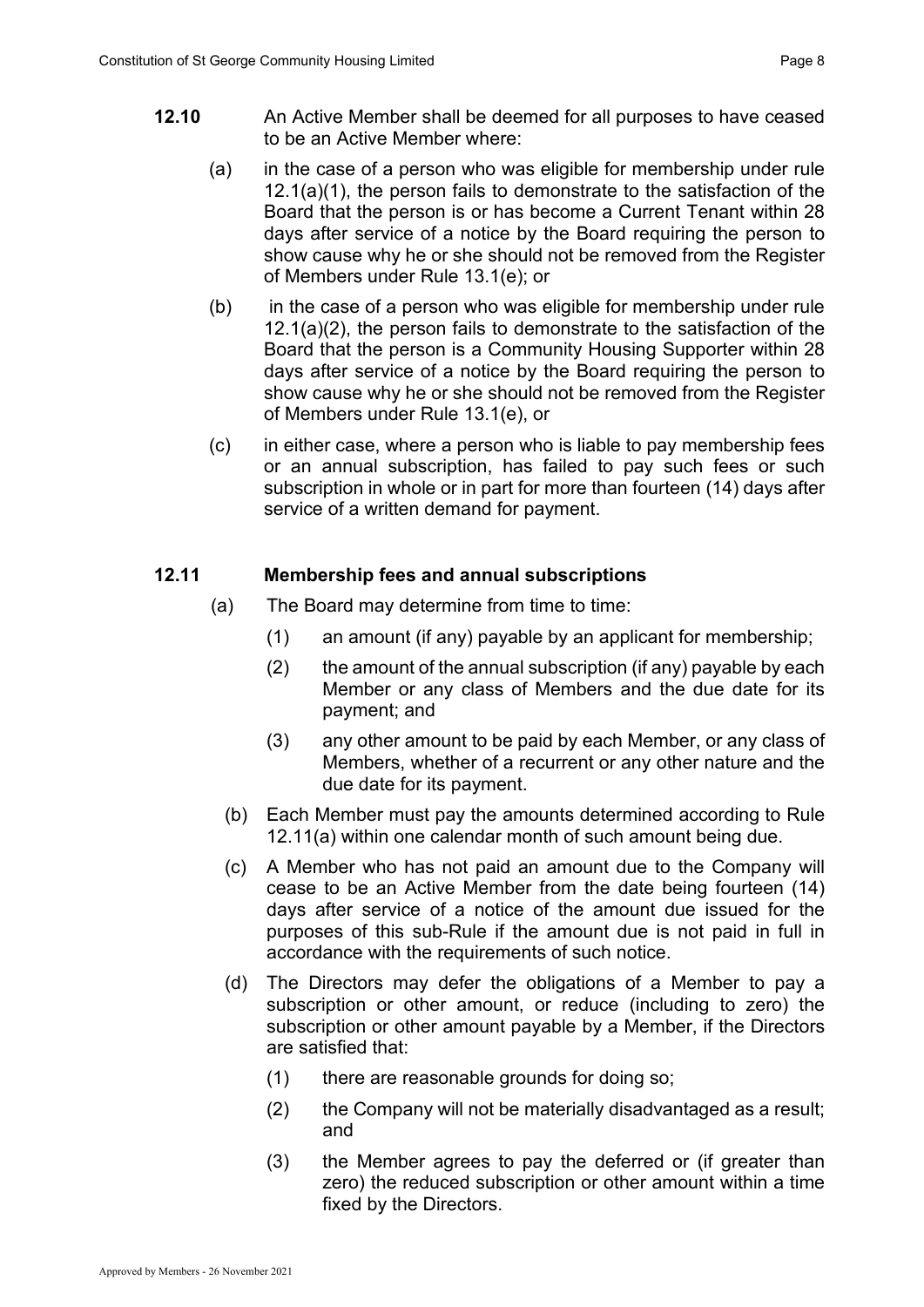## <span id="page-10-0"></span>**13 When membership ceases**

#### **13.1 Death, resignation and other events**

A person immediately ceases to be a Member if the person:

- (a) resigns as a Member by giving written notice to the Company;
- (b) is expelled under Rule 13.2;
- (c) becomes bankrupt;
- (d) dies; or
- (e) ceases being an Active Member.

## **13.2 Expulsion**

- (a) The Directors may by resolution expel a Member from the Company if, in their absolute discretion, they decide it is not in the best interests of the Company for the person to remain a Member.
- (b) If the directors intend to propose a resolution under Rule 13.2(a), at least twenty-one (21) days before the meeting at which the resolution is to be proposed, they must give the Member written notice:
	- (1) stating the date, place and time of the meeting;
	- (2) setting out the intended resolution and the grounds on which it is based; and
	- (3) informing the Member that he or she may attend the meeting and may give an oral or written explanation or submission before the resolution is put to the vote.

## <span id="page-10-1"></span>**14 General meetings**

## **14.1 Calling General Meetings**

- (a) A General Meeting of the Company, to be known as the Annual General Meeting, shall be held each year on a date and at a time determined by the Board provided it is within five (5) months after the close of the financial year of the Company or within such further time as may be prescribed by the Act or the Regulations.
- (b) Any meeting of the Company, including the Annual General Meeting, shall be referred to in this Constitution as a General Meeting of the Company (and include any meeting called to consider and vote on a Special Resolution).
- (c) The Directors may call and arrange to hold a General Meeting whenever they think fit.
- (d) A General Meeting may be called and arranged to be held as provided by this Rule 14.1 or as provided by the Act.

#### **14.2 Notice of General Meetings**

(a) Except in the case of persons who have not supplied the Company with an address in Australia for giving notices, and subject to the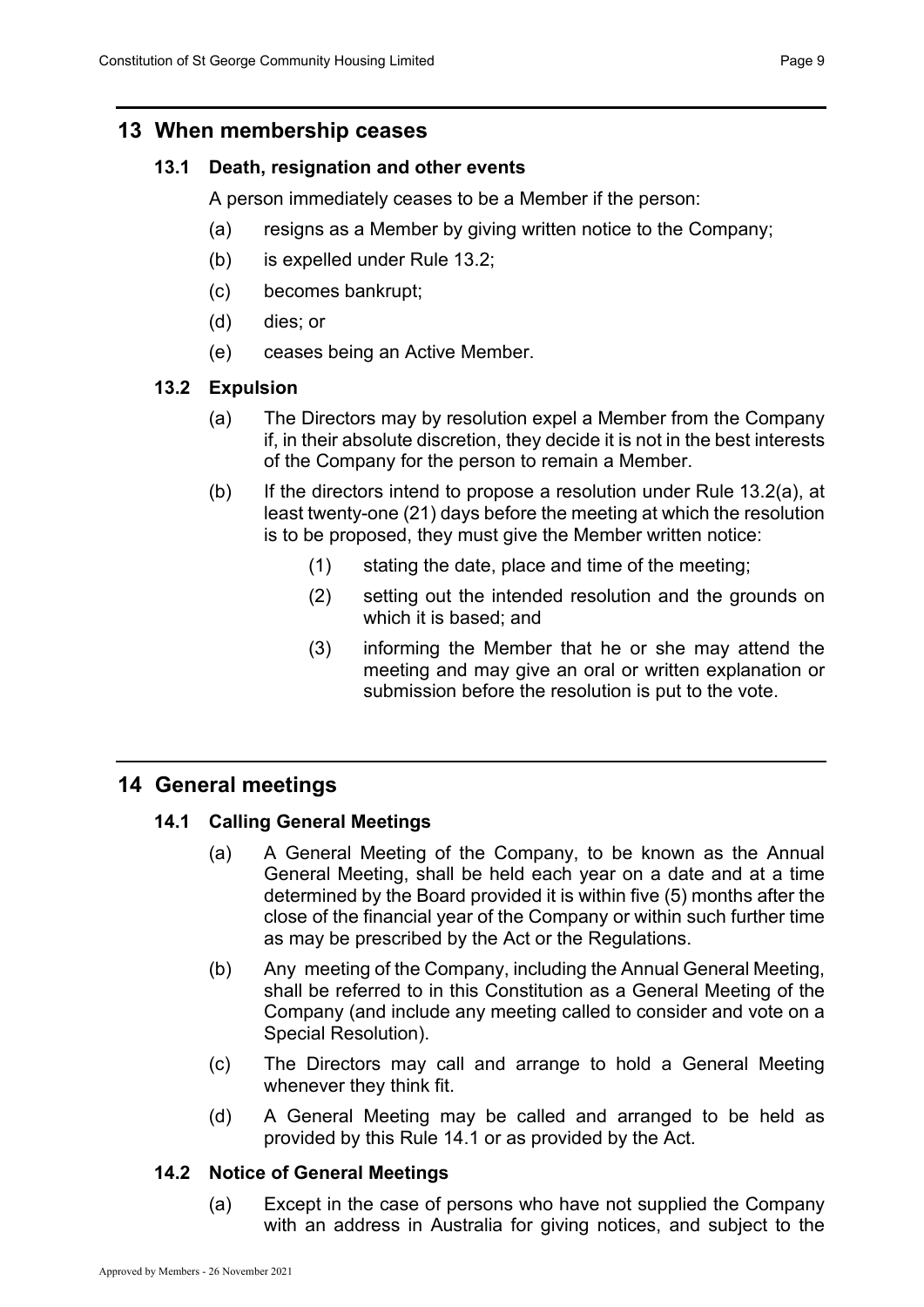provisions of the Act, notice of every General Meeting must be given at least twenty-one (21) days prior to the proposed meeting in any manner authorised by Rule 19 to:

- (1) every Member entitled to attend or vote;
- (2) each Director; and
- (3) the Auditor.

No other person is entitled to receive notice of General Meetings.

- (b) Notice of a General Meeting must:
	- (1) specify the date, time, place (or places) of the meeting and the virtual technology proposed to be used for the meeting (if any); and
	- (2) except as provided by the Act, state the general nature of the business to be transacted at the meeting.
- (c) A person may waive the requirement for notice of a General Meeting to be given to that person by advising the Company to that effect in writing.
- (d) The non-receipt of notice of a General Meeting or proxy form by, or a failure to give notice of a General Meeting or a proxy form to, any person entitled to receive notice of a General Meeting under this Rule 14.2 does not invalidate any thing done or resolution passed at the General Meeting if:
	- (1) the non-receipt or failure occurred by accident or error; or
	- (2) before or after the meeting, the person:
		- (A) has waived or waives notice of that meeting under Rule 14.2(c); or
		- (B) has notified or notifies the Company of the person's agreement to that thing or resolution by written notice to the Company.
- (e) A person's attendance at a General Meeting waives any objection that person may have to:
	- (1) a failure to give notice, or the giving of a defective notice, of the meeting unless, at the beginning of the meeting, the person objects to the holding of the meeting; and
	- (2) the consideration of a particular matter at the meeting which is not within the business referred to in the notice of the meeting, unless the person objects to considering the matter when it is presented.

#### **14.3 Attendance and Quorum at General Meetings**

(a) Subject to this Constitution, all Members are entitled to receive notice of and to attend General Meetings. At any meeting of the Company, a person whose membership has ceased as provided in Rule 13.1 is not entitled to attend, notwithstanding that the person may have received notice of the meeting.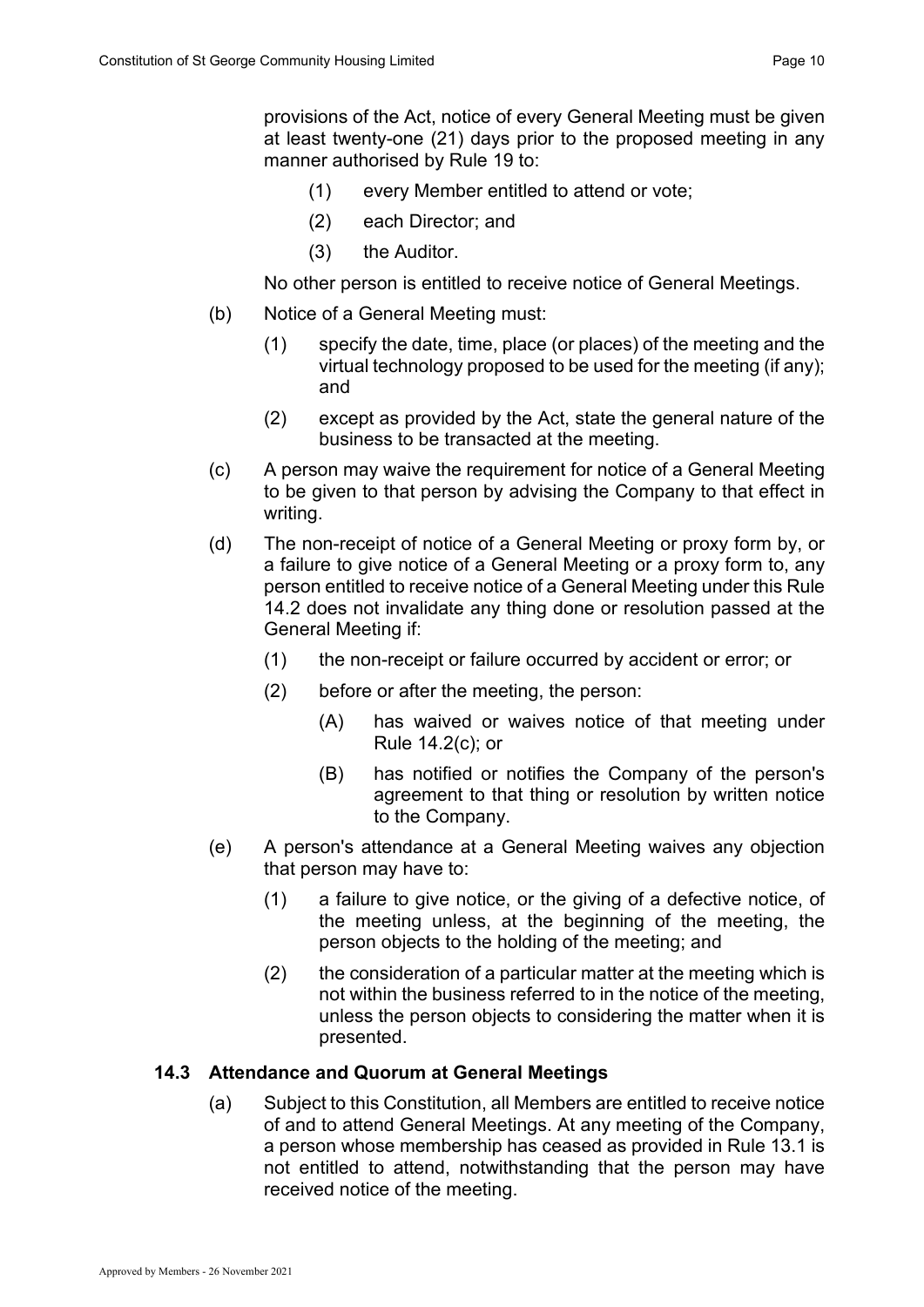- (1) if the Members have fixed a number for the quorum, that number of Members; and
- (2) in any other case, the number required under the *Corporations Act 2001 (C'wth),*

each of whom is entitled be present and vote at the meeting.

- (c) If a quorum is not present within thirty (30) minutes after the time appointed for a General Meeting:
	- (1) where the meeting was convened on the requisition of Members, the meeting must be dissolved; or
	- (2) in any other case:
		- (A) the meeting stands adjourned to the day, and at the time and place, that the Directors decide or, if the Directors do not make a decision, to the same day in the next week at the same time and place; and
		- (B) if, at the adjourned meeting, a quorum is not present within thirty (30) minutes after the time appointed for the meeting, the meeting must be dissolved.

#### **14.4 Chairperson of General Meetings**

- (a) The chairperson of Directors must (if present within fifteen (15) minutes after the time appointed for the meeting and willing to act) preside as chairperson at each General Meeting.
- (b) If at a General Meeting:
	- (1) there is no chairperson of Directors;
	- (2) the chairperson of Directors is not present within fifteen (15) minutes after the time appointed for the meeting; or
	- (3) the chairperson of Directors is present within that time but is not willing to act as chairperson of the meeting,

the Members present must elect, as chairperson of the meeting:

- (4) another Director who is present and willing to act; or
- (5) if no other Director present at the meeting is willing to act, a Member who is present and willing to act.

#### **14.5 Conducting and adjourning General Meetings**

- (a) A question arising at a General Meeting relating to the order of business, procedure or conduct of the meeting must be referred to the chairperson of the meeting, whose decision is final.
- (b) The chairperson of a General Meeting may, and must if so directed by the meeting, adjourn the meeting from time to time and from place to place, but no business may be transacted at any adjourned meeting except the business left unfinished at the meeting from which the adjournment took place.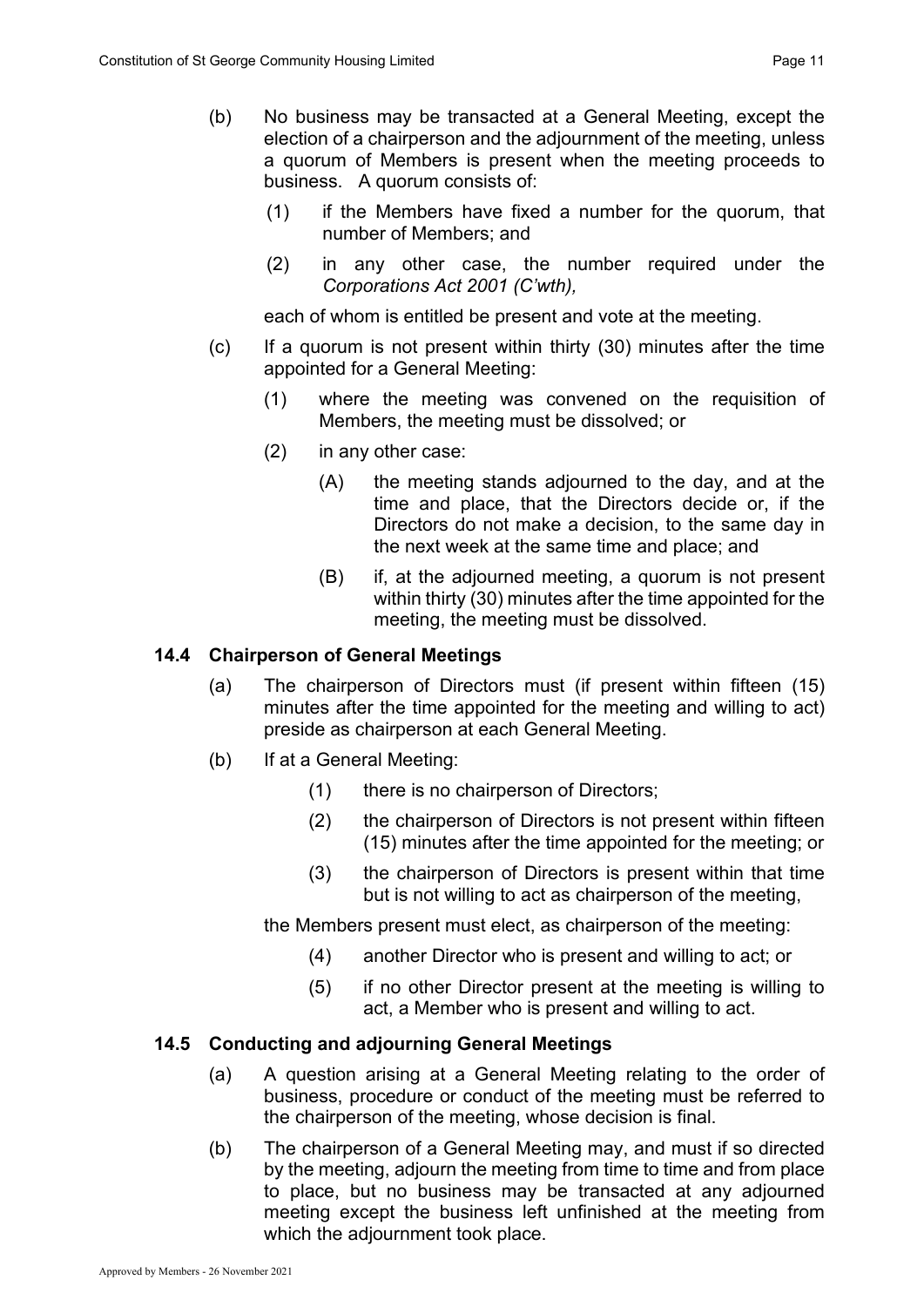- (c) Where a meeting is adjourned for thirty (30) days or more, notice of the adjourned meeting must be given as for an original meeting.
- (d) Except as provided by Rule 14.5(c), it is not necessary to give any notice of an adjournment or of the business to be transacted at an adjourned meeting.
- (e) Where a meeting is adjourned, the Directors may change the venue of, or postpone or cancel, the adjourned meeting, unless the meeting was called and arranged to be held by the Members or the court under the Act. If a meeting is called and arranged to be held on the requisition of Members, the Directors may not postpone it beyond the date by which the Act requires it to be held and may not cancel it without the consent of the requisitioning Member(s).

#### **14.6 Use of technology at General Meetings**

- (a) A General Meeting may be held:
	- (1) in one or more physical venues;
	- (2) in one or more physical venues, and using virtual meeting technology; or
	- (3) using virtual meeting technology only.
- (b) If a General Meeting is held in two or more physical venues or using virtual meeting technology, the Company must use technology that gives Members a reasonable opportunity to participate at that General Meeting.

#### **14.7 Standing orders at General Meetings**

The following standing orders shall be observed at General Meetings, subject to any suspension of, or amendment of, or addition to, these orders adopted for the purposes of these meetings by the Members present at a meeting and entitled to vote:

- (a) the mover of a proposition shall not speak for more than ten (10) minutes. Subsequent speakers shall be allowed five (5) minutes, and the mover of the proposition five (5) minutes to reply. The meeting may however by simple majority extend, in any particular instance, the time permitted by this rule;
- (b) whenever an amendment to an original proposition is proposed, no second amendment shall be considered until the first amendment is disposed of;
- (c) if an amendment is carried, the proposition as so amended shall displace the original proposition and may itself be amended;
- (d) if an amendment is defeated, then a further amendment may be moved to the original proposition, but only one amendment shall be submitted to the meeting for discussion at one time;
- (e) the mover of every original proposition, but not of an amendment, shall have the right to reply;
- (f) immediately after a reply, if any, the question shall be put from the chair;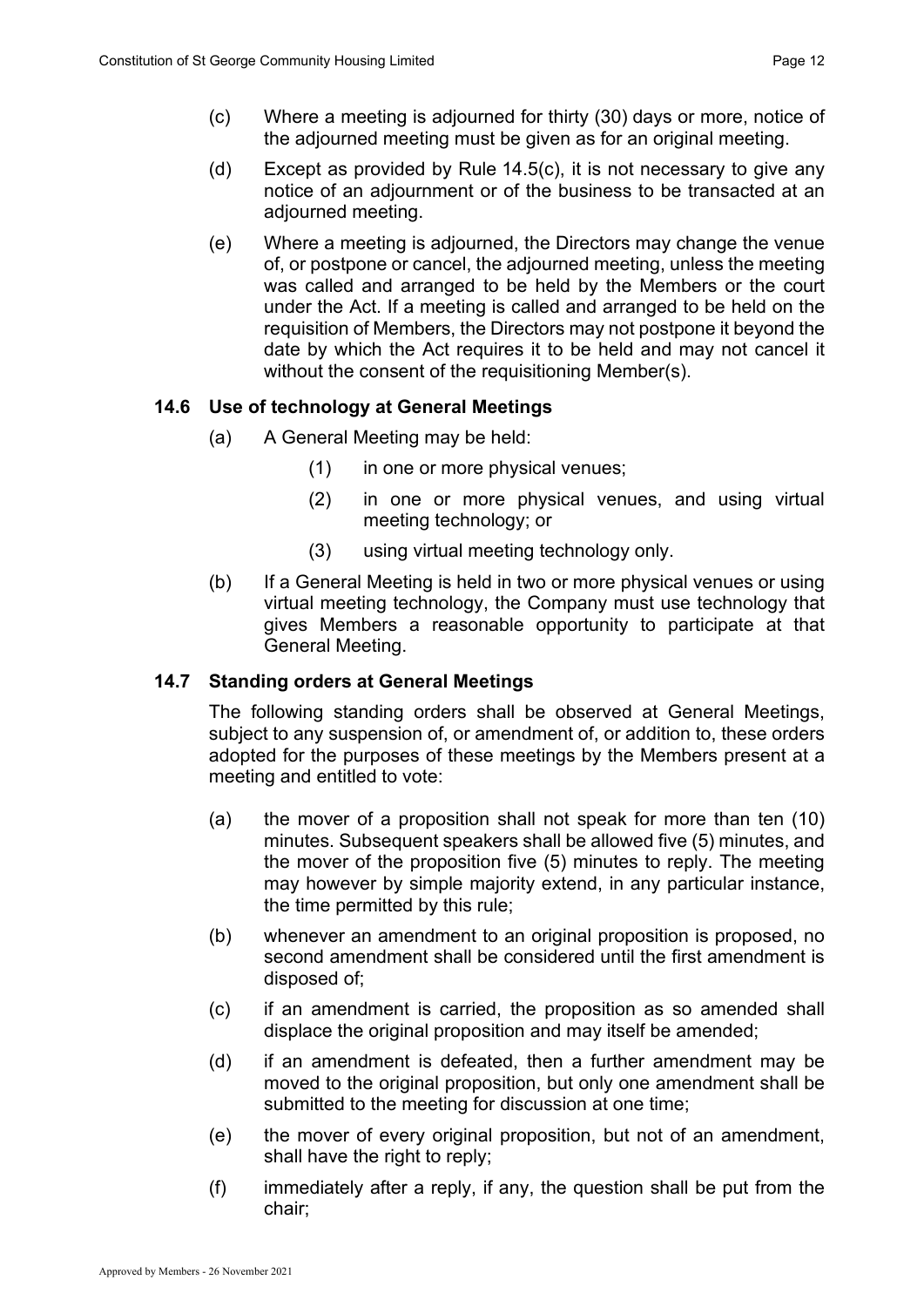- (h) propositions and amendments shall be submitted in writing, if requested by the chairperson;
- (i) any discussion may be closed by a resolution "that the question be now put" being moved seconded and carried, but such resolution shall not be put to the meeting without debate;
- (j) any Member, or visitor invited to attend the meeting by the Board, may speak on any issue at a meeting with the permission of the chairperson, provided that the permission may be conditional; and
- (k) standing orders may be suspended for any period by ordinary resolution.

#### **14.8 Decisions at General Meetings**

point of order;

- (a) Except where by law a resolution requires a special majority, questions arising at a General Meeting must be decided by a majority of votes cast by the Members present and entitled to vote at the meeting and such a decision is for all purposes a decision of the Members.
- (b) Where the votes on a proposed resolution are equal, the chairperson of the meeting has a casting vote in addition to his or her deliberative vote.
- (c) A resolution put to the vote of a General Meeting must be decided on a show of hands unless, before the vote is taken or before or immediately after the declaration of the result of the show of hands, a poll is demanded by:
	- (1) the chairperson of the meeting;
	- (2) at least five (5) Members present who each is entitled to vote on the resolution; or
	- (3) Members present at the meeting and representing at least five per cent (5%) of the total votes that may be cast on the resolution on a poll.
- (d) A demand for a poll does not prevent a General Meeting continuing for the transaction of any business except the question on which the poll has been demanded.
- (e) Unless a poll is duly demanded, a declaration by the chairperson of a General Meeting that a resolution has on a show of hands been carried or carried unanimously, or carried by a particular majority, or lost, and an entry to that effect in the book containing the minutes of the proceedings of the Company, is conclusive evidence of the fact without proof of the number or proportion of the votes recorded in favour of or against the resolution.
- (f) If a poll is duly demanded at a General Meeting, voting on the relevant resolution must be taken in such manner, and either at once or after an interval or adjournment or otherwise, as the chairperson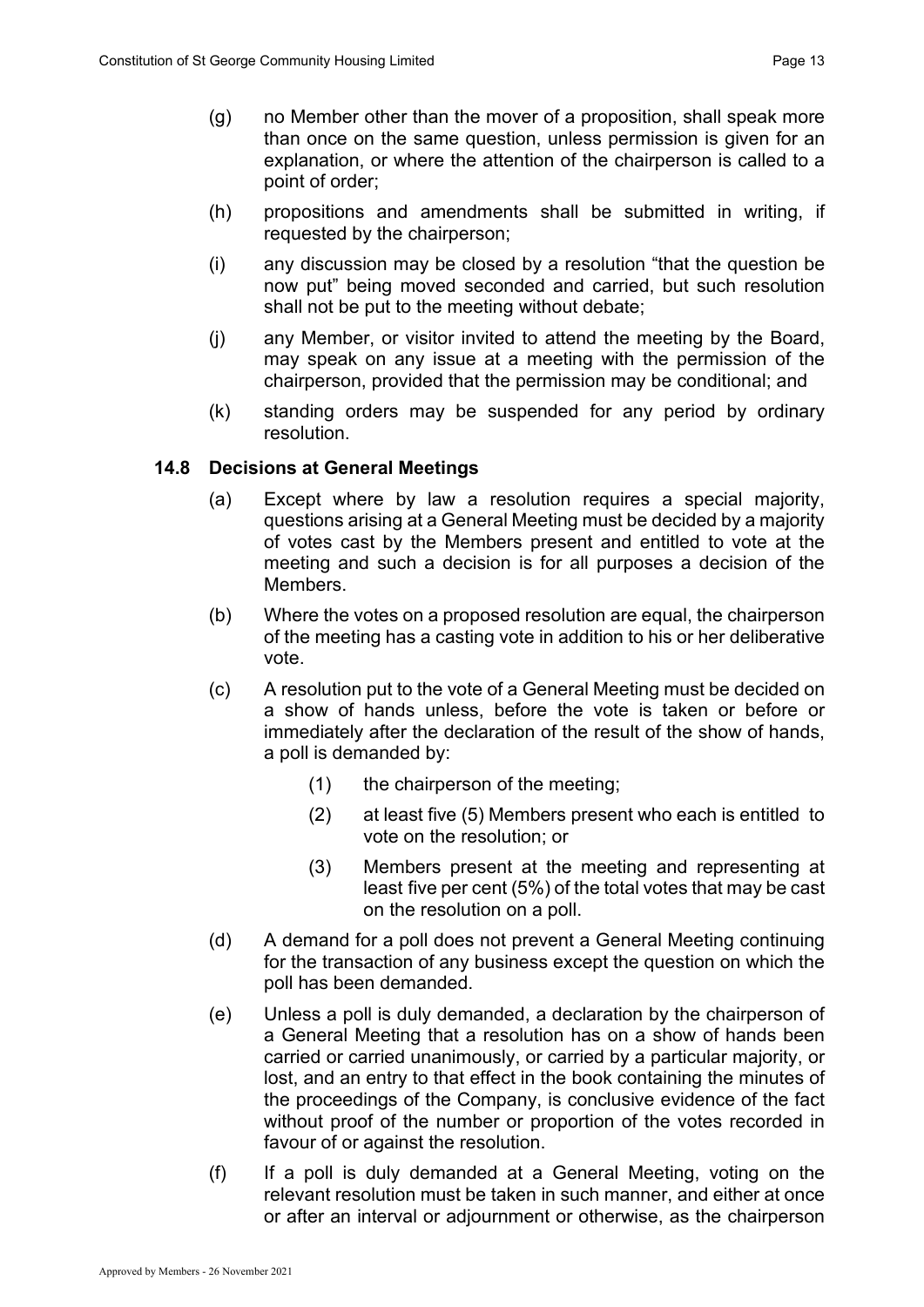of the meeting directs and the result of the poll is the resolution of the meeting at which the poll was demanded.

- (g) A poll demanded at a General Meeting on the election of a chairperson of the meeting or on a question of adjournment must be taken immediately.
- (h) The demand for a poll may be withdrawn.
- (i) If the Company has only one (1) Member, the Company may pass a resolution by the Member recording it and signing the record.

#### **14.9 Voting rights**

- (a) Subject to this Constitution and to any rights or restrictions attached to any class of membership, at a General Meeting only Active Members are entitled to vote.
- (b) A proxy, attorney or representative is entitled to a separate vote for each Member the person represents, in addition to any vote the person may have as a Member in his or her own right.
- (c) An objection to the qualification of a person to vote at a General Meeting must be:
	- (1) raised before or at the meeting at which the vote objected to is given or tendered; and
	- (2) referred to the chairperson of the meeting, whose decision is final.
- (d) A vote not disallowed by the chairperson of a meeting under Rule 14.9(c) is valid for all purposes.
- (e) The Directors may, subject to law, determine that, at any general meeting, a Member who is entitled to attend and vote at that meeting is entitled to give their vote by a valid notice of their voting intention (a Direct Vote). A Direct Vote includes a vote delivered to the Company by post, fax, electronic or other means approved by the Directors. The Directors may specify the form, method and timing of giving a Direct Vote at a meeting in order for the vote to be valid.

#### **14.10 Voting at General Meetings**

(a) A Member of the Company is not entitled to vote at a General Meeting unless that person is an Active Member of the Company.

(b) An Active Member of the Company shall have one (1) vote only in respect of any question or motion arising at a General Meeting of the Company.

- (c) At any General Meeting a resolution put to the vote of the meeting shall be decided on a show of hands unless a poll is (before or on the declaration of the result of the show of hands) demanded in accordance with this Constitution.
- (d) If no poll is demanded, a declaration by the chairperson that a resolution has, on a show of hands, been carried or carried unanimously, or by a particular majority, or lost, and an entry to that effect in the book of the proceedings of the Company shall be evidence of the fact and no proof is needed of the number or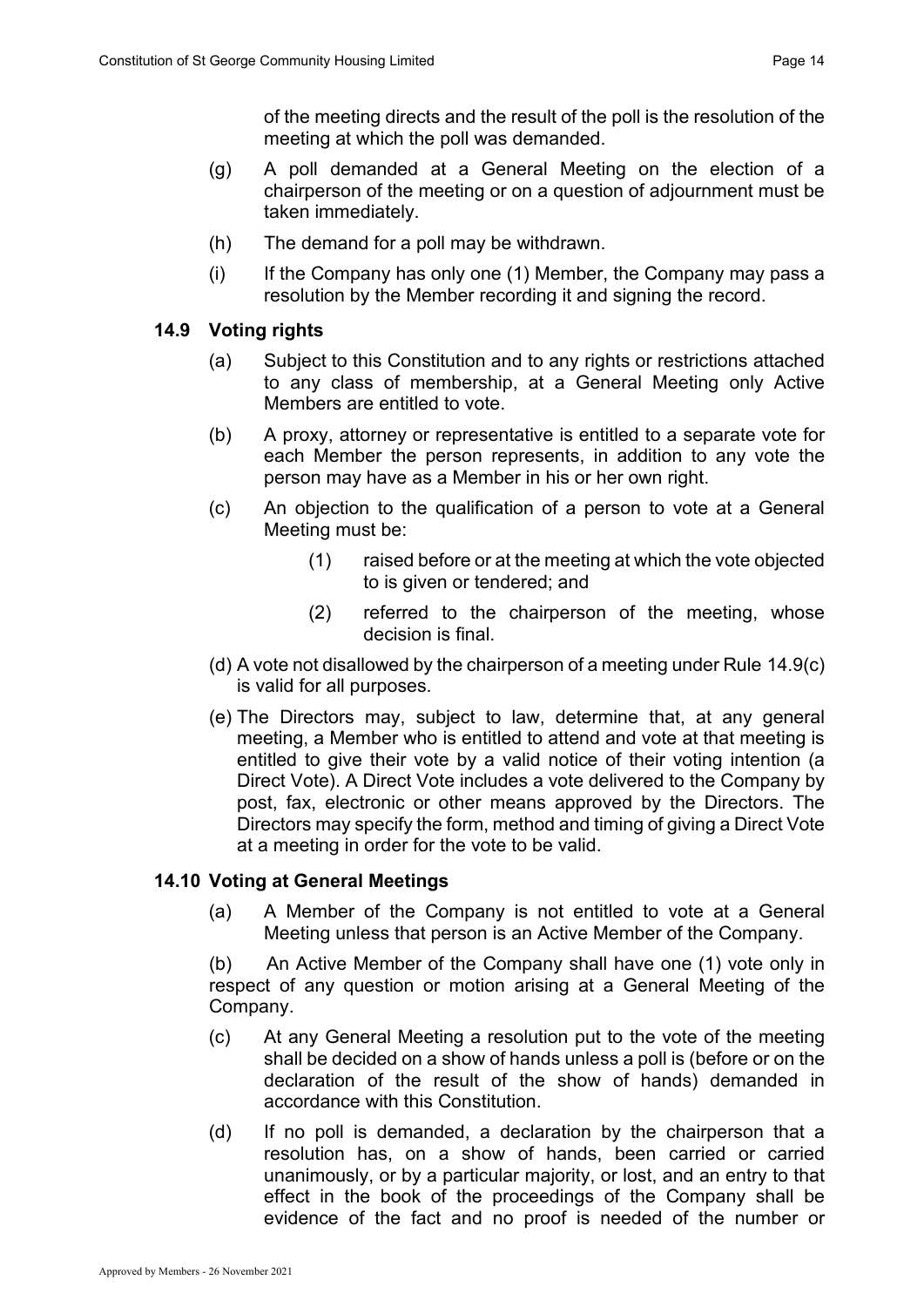proportion of the votes recorded in favour of, or against, that resolution.

- (e) Subject to this Constitution, on a show of hands or on a poll every representative of a body corporate, or every Member (not under the age or eighteen (18)), who is present at a meeting in person or represented by proxy or attorney, shall have one vote but no Member shall have a vote, or be entitled or eligible to vote, contrary to the Act.
- $(f)$  In the case of an equality of votes, whether on a show of hands or on a poll, the chairperson of the meeting at which the show of hands takes place, or at which the poll is demanded, shall be entitled to a second or casting vote.
- (g) All resolutions, except special resolutions, shall be determined by a simple majority.

#### **14.11 Representation at General Meetings**

- (a) Subject to this constitution, each Member entitled to vote at a General Meeting may vote:
	- (1) in person; or
	- (2) by proxy; or
	- (3) by attorney.
- (b) A proxy or attorney may, but need not, be a Member.
- (c) A proxy or attorney may be appointed for:
	- (1) all General Meetings;
	- (2) any number of General Meetings; or
	- (3) a particular General Meeting.
- (d) Unless otherwise provided in the instrument, an instrument appointing a proxy or attorney is taken to confer authority:
	- (1) to agree to a meeting being convened by shorter notice than is required by the Act or by this Constitution;
	- (2) to speak to any proposed resolution on which the proxy or attorney may vote;
	- (3) to demand or join in demanding a poll on any resolution on which the proxy or attorney may vote;
	- (4) even though the instrument may refer to specific resolutions and may direct the proxy or attorney how to vote on those resolutions:
		- (A) to vote on any amendment moved to the proposed resolutions and on any motion that the proposed resolutions not be put or any similar motion;
		- (B) to vote on any procedural motion, including any motion to elect the chairperson, to vacate the chair or to adjourn the meeting; and
		- (C) to act generally at the meeting; and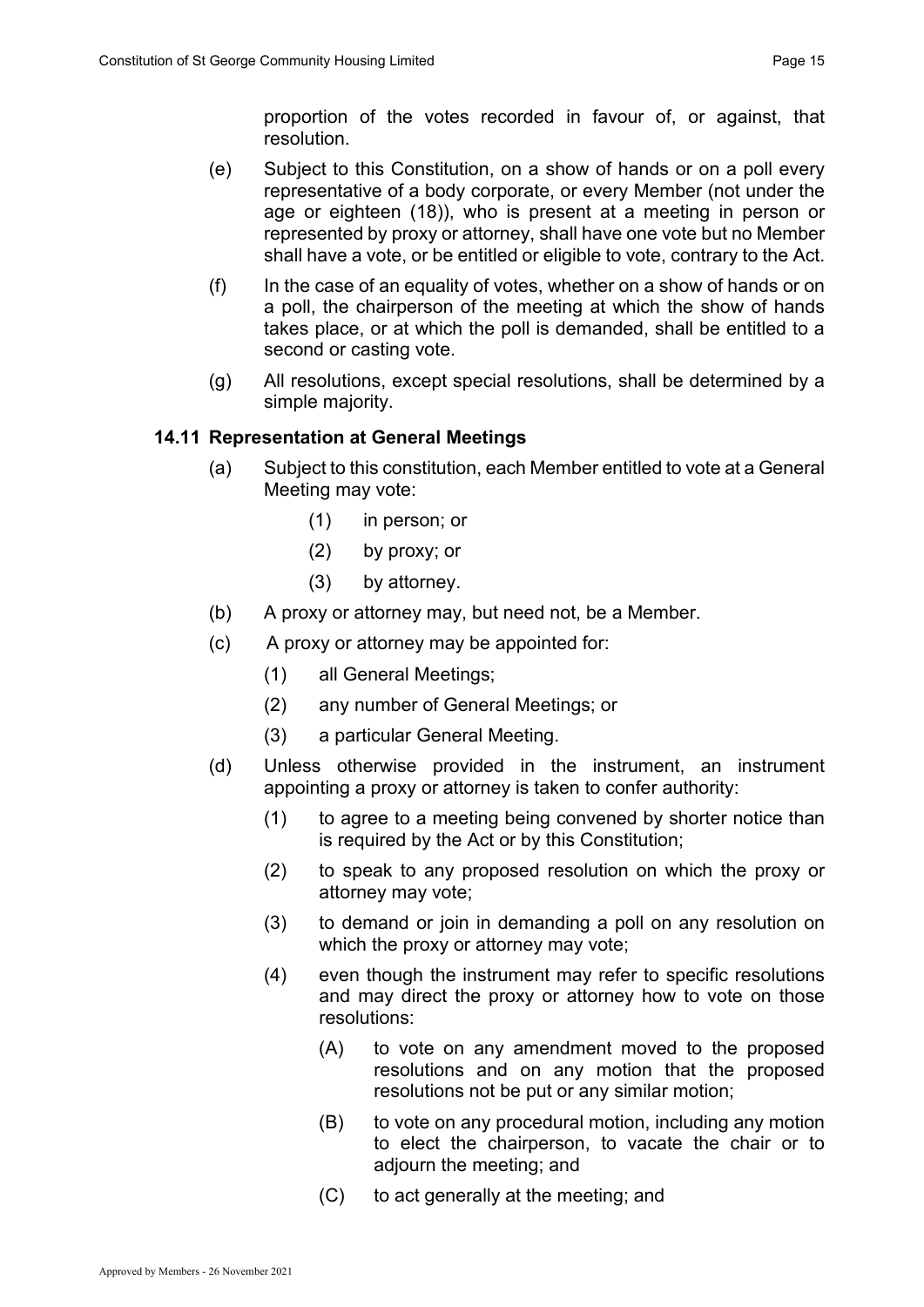- (5) even though the instrument may refer to a specific meeting to be held at a specified time or venue, where the meeting is rescheduled or adjourned to another time or changed to another venue, to attend and vote at the re-scheduled or adjourned meeting or at the new venue.
- (e) An instrument appointing a proxy or attorney may direct the manner in which the proxy or attorney is to vote in respect of a particular resolution and where an instrument contains such a direction, the proxy or attorney is not entitled to vote on the proposed resolution except as directed in the instrument.
- (f) Subject to rule  $14.11(g)$ , an instrument appointing a proxy or attorney need not be in any particular form as long as it is in writing, legally valid and signed by the appointer or the appointer's attorney.
- (g) A proxy or attorney may not vote at a General Meeting or adjourned meeting or on a poll unless the instrument appointing the proxy or attorney, and the authority (if any) under which the instrument is signed or a certified copy of the authority, are received in the place or at the fax number, and before the time, specified for that purpose in the notice calling the meeting where:
	- (1) the place may be the Company's office or another place and a fax number may be the fax number at the Company's office or another fax number; and
	- (2) the time may be before the time for holding the meeting or adjourned meeting.
- (h) The Directors may waive all or any of the requirements of rules 14.11(f) and 14.11(g) and, in particular, may, on production of any other evidence the Directors require to prove the validity of the appointment of a proxy or attorney, accept:
	- (1) a written confirmation of appointment of a proxy or attorney; or
	- (2) the deposit, tabling or production of a copy (including a copy sent by fax) of an instrument appointing a proxy or attorney, or of the power of attorney or other authority under which the instrument is signed.
- (i) A vote given in accordance with the terms of an instrument appointing a proxy or attorney is valid despite the revocation of the instrument, or of the authority under which the instrument was executed, if the Company has not received written notice of revocation by the time and at the place at which the instrument appointing the proxy or attorney is required to be received under Rule 14.11(g).
- (j) The appointment of a proxy or attorney is not revoked by the appointer attending and taking part in the general meeting but, if the appointer votes on a resolution, the proxy or attorney is not entitled to vote, and must not vote, as the appointer's proxy or attorney on the resolution.
- (k) A person may act as proxy for an unlimited number of Active Members.
- (l) Any undirected proxies shall go to the Chairman of the meeting.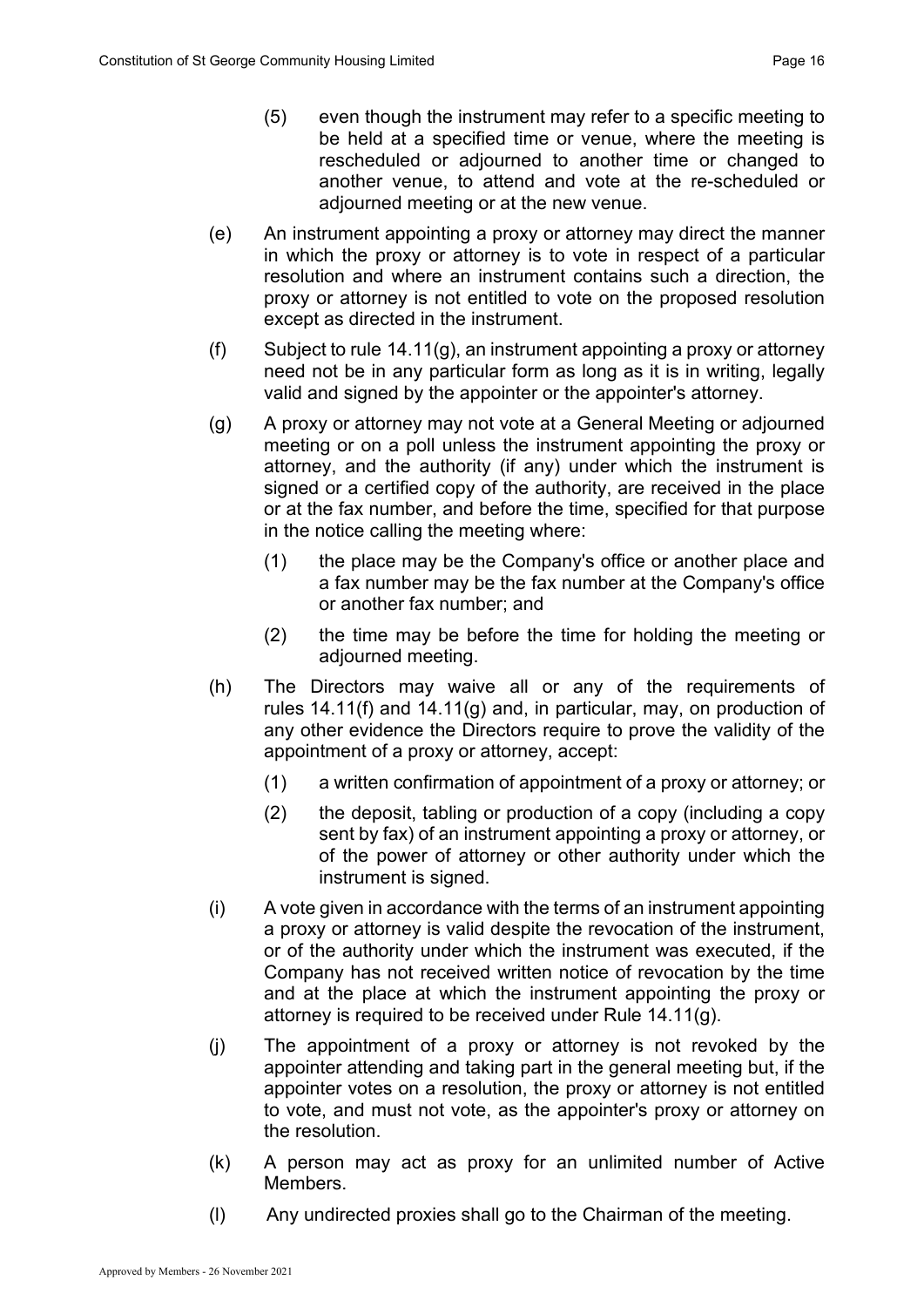## <span id="page-18-0"></span>**15 Directors**

#### **15.1 Appointing and removing directors**

- (a) Subject to Rule 15.1(c), there must be:
	- (1) at least four (4) Directors; and
	- (2) not more than ten (10) Directors.
- (b) The first Directors are the persons who have consented to act as Directors and who are named as proposed Directors in the application for registration of the Company.
- (c) The Company may by resolution:
	- (1) increase or reduce the minimum or maximum number of Directors:
	- (2) appoint an additional Director or Directors but the total number of Directors must not at any time exceed the maximum number allowed under this Constitution; and
	- (3) in accordance with the Act, remove a Director.
- (d) The Board shall comprise no more than two (2) Tenant Directors who are Current Tenants and no more than eight (8) Directors who are not Current Tenants.
- (e) In order to be eligible for appointment as a Director, a person must be a Qualified Person.
- (f) The Directors may appoint a Qualified Person as a Director to fill a casual vacancy or as an addition to the existing Directors but the total number of Directors must not at any time exceed the maximum number allowed under this Constitution and any Director so appointed shall hold office only until the commencement of the first meeting of the Board following the next Annual General Meeting.
- (g) Subject to this Constitution, Directors shall be appointed for a term of three (3) years. At each Annual General Meeting following the registration of the Constitution, a sufficient number of Directors (being approximately one-third of the Directors each year) shall retire in rotation to ensure that each Director serves a term not exceeding three years.
- (h) The Directors may decide which Directors must retire under Rule  $15.1(q)$ , or, in the absence of agreement, those who have been longest in office (which prior to retiring under Rule 15.1(g) for the first time, is taken from the time the Director was first appointed and thereafter is taken from his or her last election after retiring under Rule  $15.1(q)$ ) must retire, and if there are more than one-third  $(1/3)$ , those to retire must be decided by agreement among themselves or be determined by lot.
- (i) Each Director retiring under Rule 15.1(g) is eligible for re-election if he or she is at the time of re-election a Qualified Person.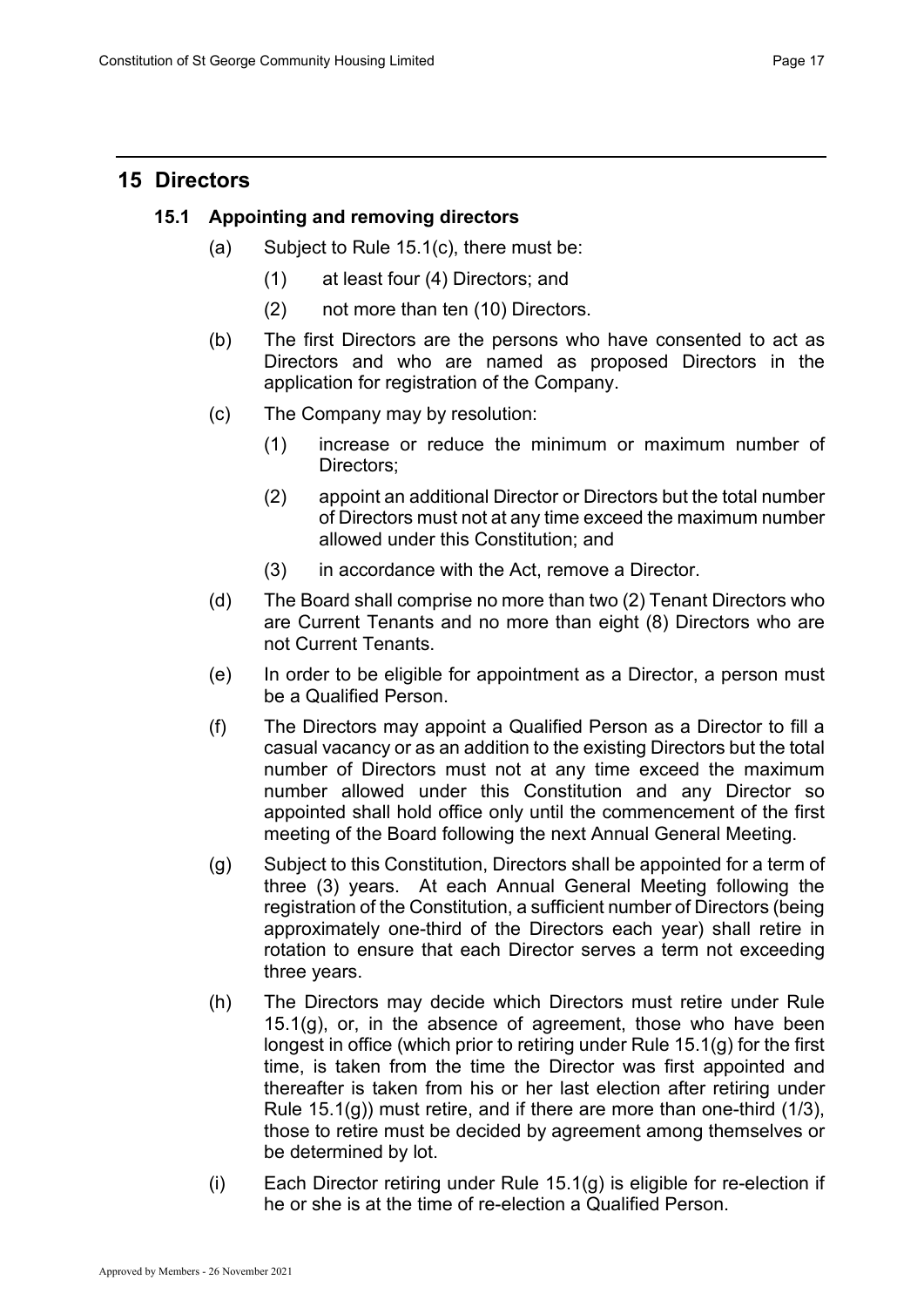- (j) A Director appointed to fill a casual vacancy and retiring under Rule 15.1(f) is eligible to stand for re-election if he or she is at the time of re-election a Qualified Person.
- (k) Nominations for candidates to be elected as Directors shall be sought in such a manner as the Board determines, including by way of advertisement in a public newspaper or journal.
- (l) The election of Directors shall be conducted at an Annual General Meeting in such usual and proper manner as the Board shall direct.
- (m) All nominations for candidates to be elected as Directors shall be supported and signed by a Member and received at the registered office of the Company no later than 35 days before the date of the General Meeting.

#### **15.2 When office of Director becomes vacant**

In addition to the circumstances prescribed by the Act, the office of a Director becomes vacant if the Director:

- (a) is deemed by a resolution of Members not to be a Qualified Person;
- (b) becomes of unsound mind or a person who is, or whose estate is, liable to be dealt with in any way under the law relating to mental health;
- (c) becomes bankrupt or insolvent or makes an arrangement or composition with his or her creditors generally;
- (d) is convicted on indictment of an offence and the other Directors do not within one (1) month after that conviction resolve to confirm the Director's appointment or election (as applicable) to the office of Director;
- (e) is removed from office under Rule  $15.1(c)(3)$ ;
- (f) resigns by written notice to the Company (effective from the date of receipt by the Company);
- (g) dies; or
- (h) absents himself or herself from three (3) consecutive ordinary meetings of the Board without its prior leave.

#### **15.3 Director must be a Member**

A Director must be a Member to qualify for appointment.

#### **15.4 Interested Directors**

- (a) Subject to Rule 7, a Director may hold another position (except as Auditor) in the Company or any related body corporate in conjunction with his or her directorship and may be appointed to that position on terms as to remuneration, tenure and otherwise that the Directors think fit.
- (b) Subject to Rule 7.2(c), a Director:
	- (1) may be or become a director or other officer of, or otherwise interested in, any related body corporate or other body corporate promoted by the Company or in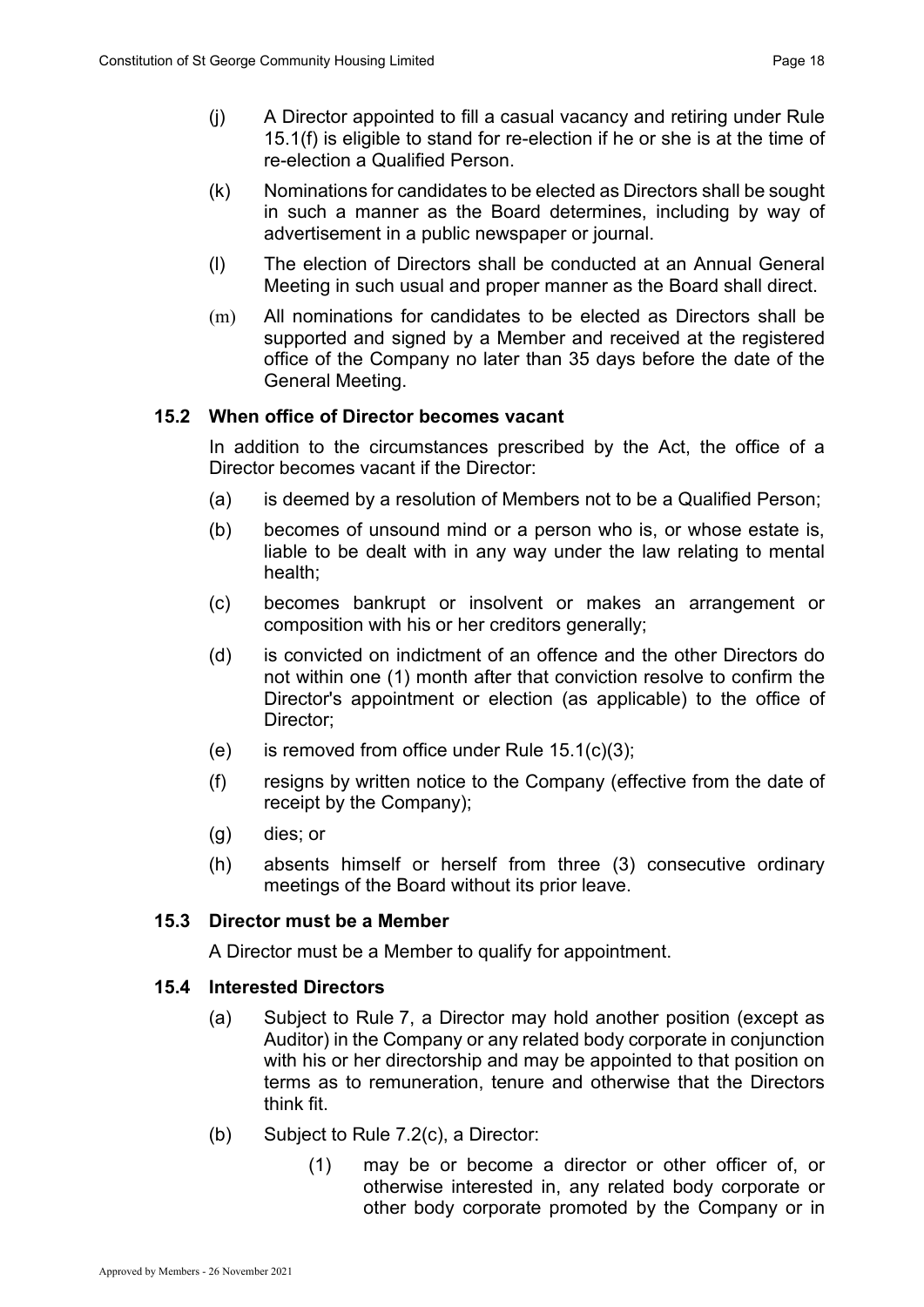which the Company is interested as a shareholder or otherwise; and

- (2) is not accountable to the Company for any remuneration or other benefits he or she receives as a director or officer of, or from having an interest in, that body corporate.
- (c) The Directors may exercise the voting rights conferred by shares in any body corporate held or owned by the Company in the manner in all respects that they think fit.
- (d) Subject to Rule 7, a Director is not disqualified merely because he or she is a Director from contracting with the Company in any respect, including:
	- (1) selling property to, or purchasing property from, the Company;
	- (2) lending money to the Company with or without interest or security;
	- (3) guaranteeing the repayment of money borrowed by the Company for a commission or profit;
	- (4) underwriting or guaranteeing the subscription for securities in any related body corporate or other body corporate promoted by the Company or in which the Company is interested as a shareholder or otherwise, for a commission or profit; or
	- (5) being employed by the Company or acting in any professional capacity (except as Auditor) on behalf of the Company.
- (e) A contract made by a Director with the Company and a contract or arrangement entered into by or on behalf of the Company in which any Director may be in any way interested or have a conflict of fiduciary duty is not avoided or rendered voidable merely because the Director holds office as a Director or because of the fiduciary obligations arising out of that office.
- (f) Subject to Rule 7.2(c), a Director contracting with or being interested in any arrangement involving the Company or having a conflict of fiduciary duty is not liable to account to the Company for any profit realised by or under that contract or arrangement merely because the Director holds office as a Director or because of the fiduciary obligations arising out of that office.
- (g) Unless section 195 of the Act permits, a Director who has a material personal interest in a matter that is being considered at a Directors' meeting must not:
	- (1) be present while the matter is being considered at the meeting; or
	- (2) vote on the matter.
- (h) The Directors may make guidelines:
	- (1) requiring the disclosure of interests that a Director, and any person considered by the Directors as related to or associated with the Director, may have in any matter concerning the Company or a related body corporate; and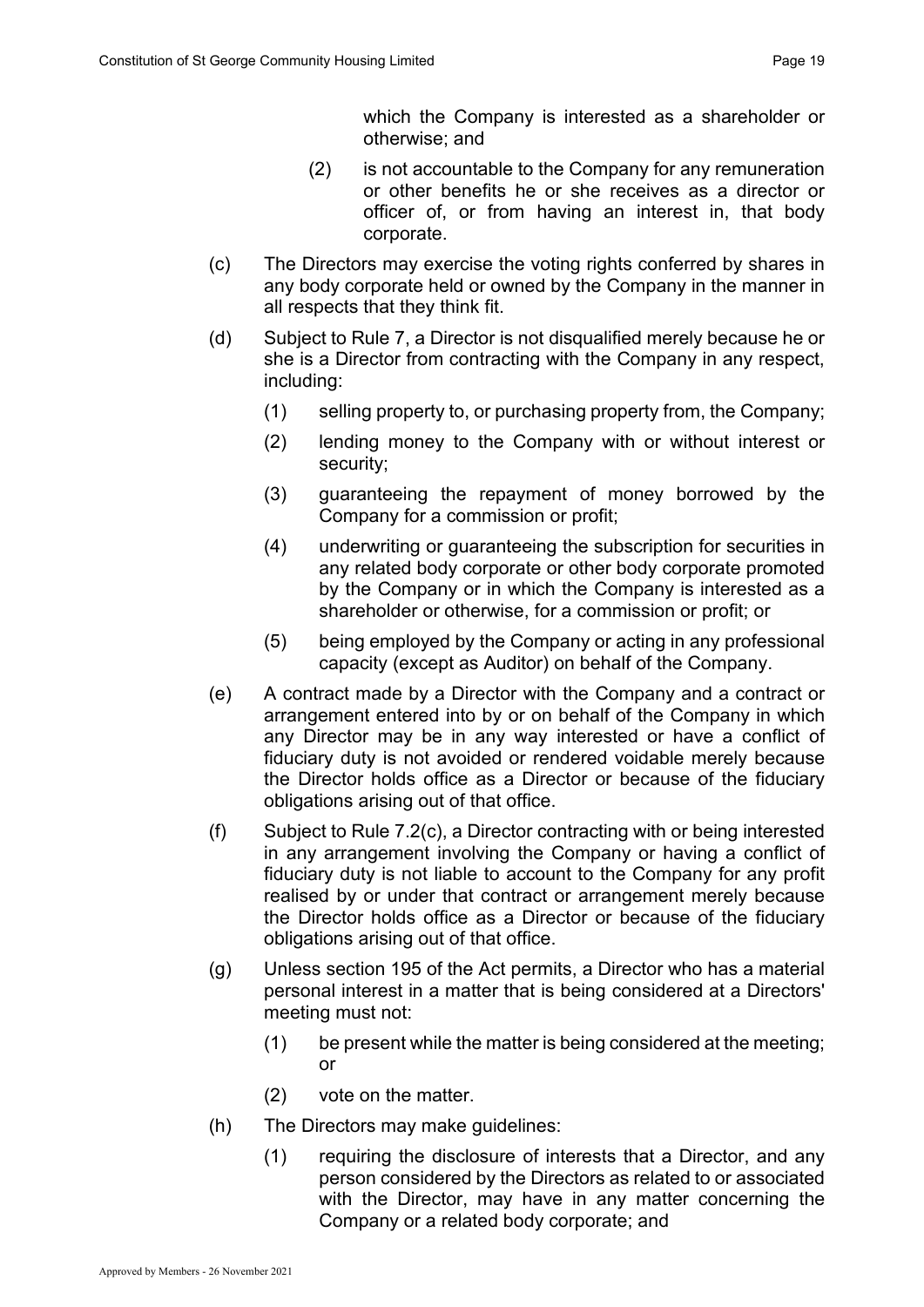(2) establishing a code of ethics and rules of conduct for the Directors; and

any guidelines made under this rule bind all Directors.

#### **15.5 Powers and duties of Directors**

- (a) The Directors are responsible for managing the Company's business and affairs and may exercise all the Company's powers which are not required, by the Act or by this constitution, to be exercised by the Company in General Meeting.
- (b) Without limiting Rule 15.5(a), the Directors may exercise all the Company's powers to:
	- (1) borrow or otherwise raise money;
	- (2) charge any property or business of the Company; and
	- (3) issue debentures or give any other security for a debt, liability or obligation of the Company or of any other person.
- (c) The Directors may decide how cheques, promissory notes, bankers drafts, bills of exchange or other negotiable instruments must be signed, drawn, accepted, endorsed or otherwise executed (as applicable) by or on behalf of the Company.
- (d) The Directors may pay out of the Company's funds all expenses of the promotion, formation and registration of the Company and the vesting in it of the assets acquired by it.
- (e) The Directors may:
	- (1) appoint or employ a person to be an officer, agent or attorney of the Company for the purposes, with the powers, discretions and duties (including powers, discretions and duties vested in or exercisable by the Directors), for the period and on the conditions they think fit;
	- (2) authorise an officer, agent or attorney to delegate all or any of the powers, discretions and duties vested in the officer, agent or attorney; and
	- (3) subject to any contract between the Company and the relevant officer, agent or attorney, remove or dismiss any officer, agent or attorney at any time, with or without cause.
- (f) A power of attorney given pursuant to rule  $15.5(e)$  may contain any provisions for the protection and convenience of the attorney or persons dealing with the attorney that the Directors think fit.

#### **15.6 Proceedings of Directors**

- (a) The Directors may meet together and adjourn and otherwise regulate their meetings as they think fit.
- (b) The contemporaneous linking together by telephone or other electronic means of a sufficient number of the Directors to constitute a quorum constitutes a meeting of the Directors and all the provisions in this constitution relating to meetings of the Directors apply, so far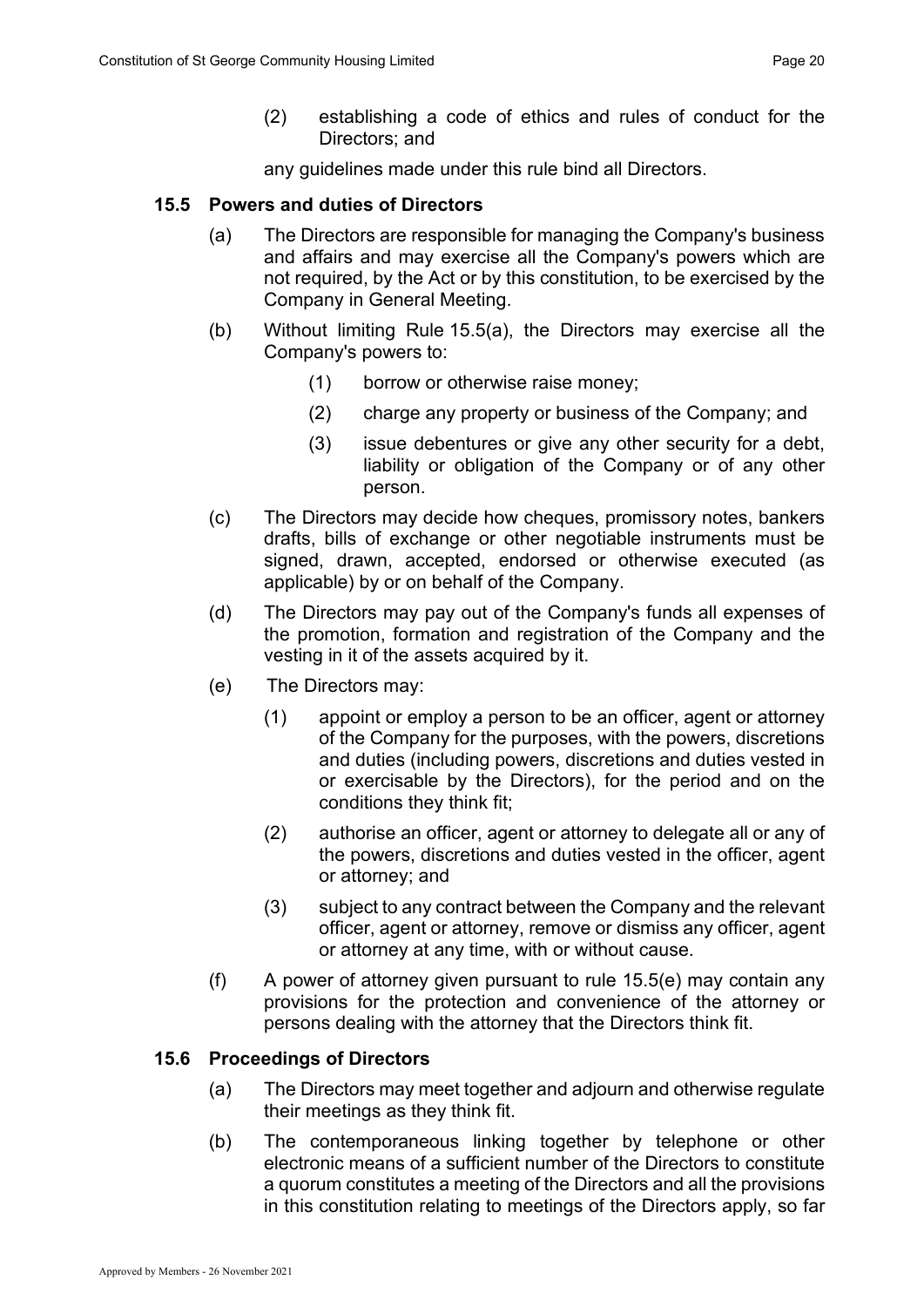as they can and with any necessary changes, to meetings of the Directors by telephone or other electronic means.

- (c) A Director who takes part in a meeting by telephone or other electronic means is taken to be present in person at the meeting.
- (d) A meeting by telephone or other electronic means is taken as held at the place decided by the chairperson of the meeting.

#### **15.7 Convening meetings of Directors**

- (a) A Director may convene a meeting of the Directors whenever he or she thinks fit.
- (b) A secretary must, on the requisition of a Director, convene a meeting of the Directors.

#### **15.8 Notice of meetings of Directors**

- (a) Subject to this constitution, notice of a meeting of Directors must be given to each person who is at the time of giving the notice a Director, except a Director on leave of absence approved by the Directors.
- (b) A notice of a meeting of Directors:
	- (1) must specify the time and place of the meeting;
	- (2) need not state the nature of the business to be transacted at the meeting;
	- (3) may be given immediately before the meeting; and
	- (4) may be given in person or by post, telephone, fax or other electronic means.
- (c) A Director may waive notice of a meeting of Directors by notifying the Company to that effect in person or by post, telephone, fax or other electronic means.
- (d) The non-receipt of notice of a meeting of Directors by, or a failure to give notice of a meeting of Directors to, a Director does not invalidate any thing done or resolution passed at the meeting if:
	- (1) before or after the meeting, the Director:
		- (A) has waived or waives notice of that meeting under Rule 15.8(c); or
		- (B) has notified or notifies the Company of his or her agreement to that thing or resolution personally or by post, telephone, fax or other electronic means; or
	- (2) the Director attended the meeting.

Attendance by a person at a meeting of directors waives any objection which that person may have to a failure to give notice of the meeting.

#### **15.9 Quorum at meetings of Directors**

- (a) No business may be transacted at a meeting of Directors unless a quorum of Directors is present at the time the business is dealt with.
- (b) A quorum consists of: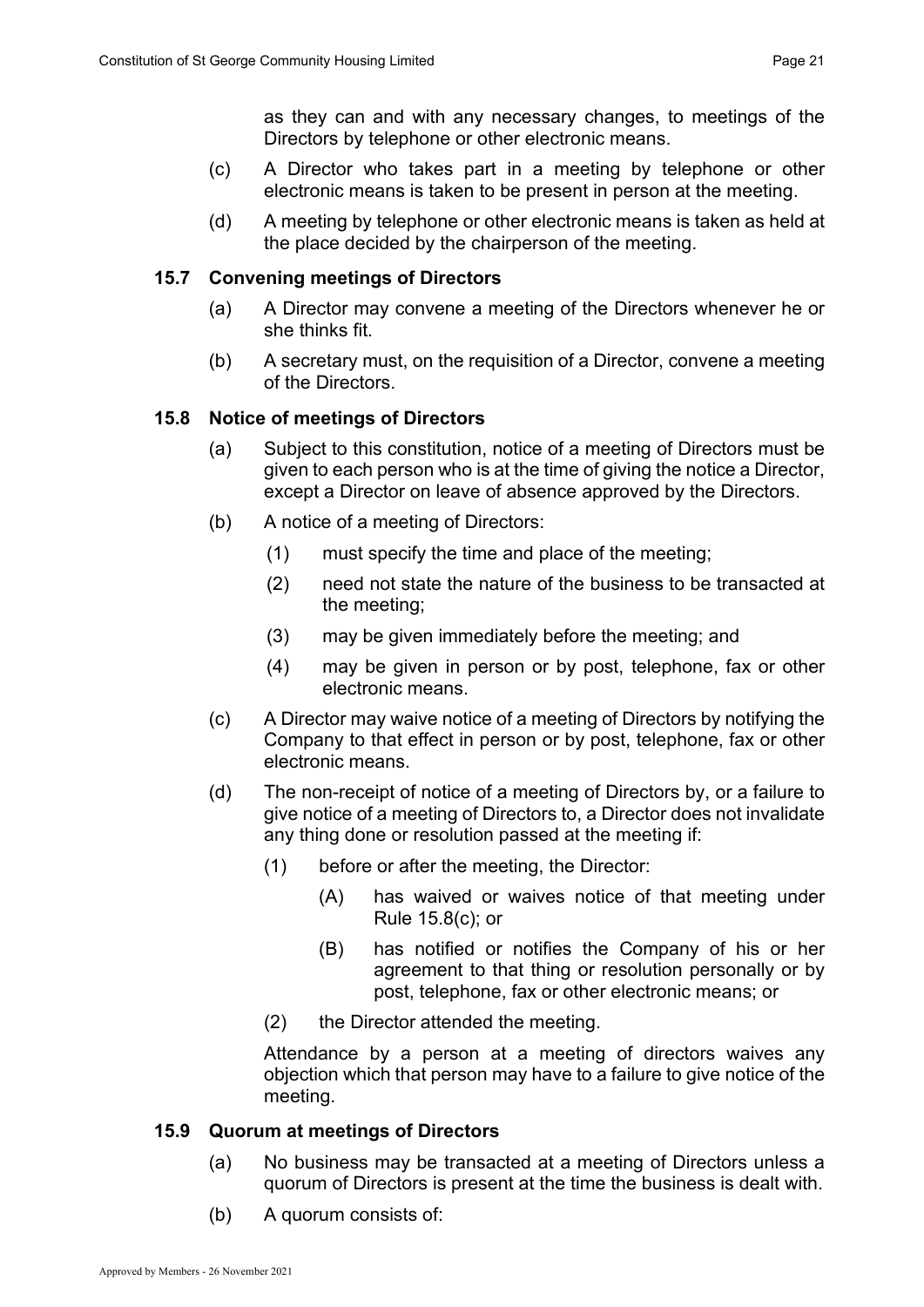- (1) if the Directors have fixed a number for the quorum, that number of Directors; and
- (2) in any other case, two Directors,

present at the meeting of Directors.

- (c) If there is a vacancy in the office of a Director then, subject to Rule 15.9(d), the remaining Directors may act.
- (d) If the number of Directors in office at any time is not sufficient to constitute a quorum at a meeting of Directors, or is less than the minimum number of Directors fixed under this Constitution, the remaining Directors must act as soon as possible to:
	- (1) increase the number of Directors to a number sufficient to constitute a quorum and to satisfy the minimum number of Directors required under this constitution;
	- (2) convene a General Meeting of the Company for that purpose, or
	- (3) appoint additional Directors,

and, until that has happened, may only act if and to the extent that there is an emergency requiring them to act.

#### **15.10 Chairperson of Directors**

- (a) The Directors may elect one (1) of the Directors as chairperson of Directors and may decide the period for which that Director is to be the chairperson.
- (b) The chairperson of Directors must (if present within ten (10) minutes after the time appointed for the meeting and willing to act) preside as chairperson at each meeting of Directors.
- (c) If at a meeting of Directors:
	- (1) there is no chairperson of Directors;
	- (2) the chairperson of Directors is not present within ten (10) minutes after the time appointed for the meeting; or
	- (3) the chairperson of Directors is present within that time but is not willing to act as chairperson of the meeting,

the Directors present must elect one (1) of the Directors as chairperson of the meeting.

#### **15.11 Decisions of Directors**

- (a) A meeting of Directors at which a quorum is present may exercise all the powers and discretions vested in or exercisable by the Directors under this Constitution.
- (b) Questions arising at a meeting of Directors must be decided by a majority of votes cast by the Directors present and such a decision is for all purposes a decision of the Directors.
- (c) Where the votes on a proposed resolution are equal, the chairperson of the meeting has a casting vote in addition to his or her deliberative vote.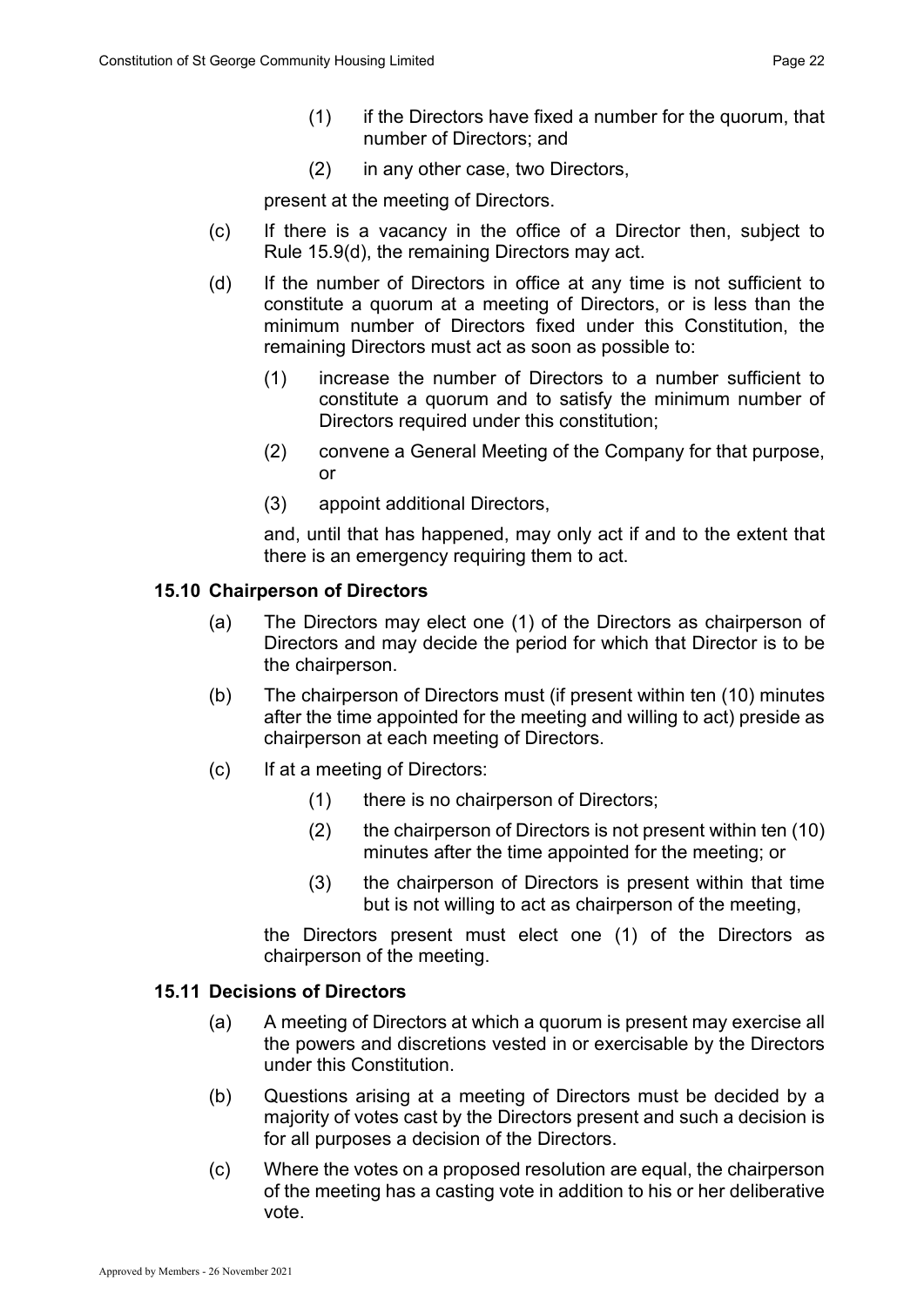#### **15.12 Written resolutions**

- (a) If:
- (1) a majority of the Directors assent to a document containing a statement to the effect that a matter has been dealt with or resolution has been passed; and
- (2) the Directors who assent to the document would have constituted a quorum at a meeting of Directors held to consider that thing or resolution,

then that matter or resolution is taken as being dealt with at or passed by a meeting of the Directors.

- (b) For the purposes of Rule 15.12(a):
	- (1) the meeting is taken as held:
		- (A) if the Directors assented to the document on the same day, on the day on which the document was assented to and at the time at which the document was last assented to; or
		- (B) if the Directors assented to the document on different days, on the day on which, and at the time at which, the document was last assented to;
	- (2) two (2) or more separate documents in identical terms, each of which is assented to by one (1) or more Directors, are taken as constituting one (1) document; and
	- (3) a Director may signify assent to a document by signing the document or by notifying the Company of the director's assent in person or by post, telephone, fax or other electronic means.

Where a Director signifies assent to a document otherwise than by signing the document, the Director must as confirmation sign the document at the next meeting of the directors that Director attends, but failure to do so does not invalidate the thing or resolution to which the document relates.

#### **15.13 Committees of Directors**

- (a) The Directors may delegate any of their powers to one or more committees consisting of the number of Directors they think fit.
- (b) A committee to which any powers have been delegated must exercise the powers delegated in accordance with any directions given by the Directors.
- (c) The provisions of this Constitution that apply to meetings and resolutions of Directors apply, so far as they can and with any necessary changes, to meetings and resolutions of a committee of Directors.

#### **15.14 Delegation to individual Directors**

- (a) The Directors may delegate any of their powers to one (1) Director.
- (b) A Director to whom any powers have been delegated must exercise the powers delegated in accordance with any directions given by the Directors.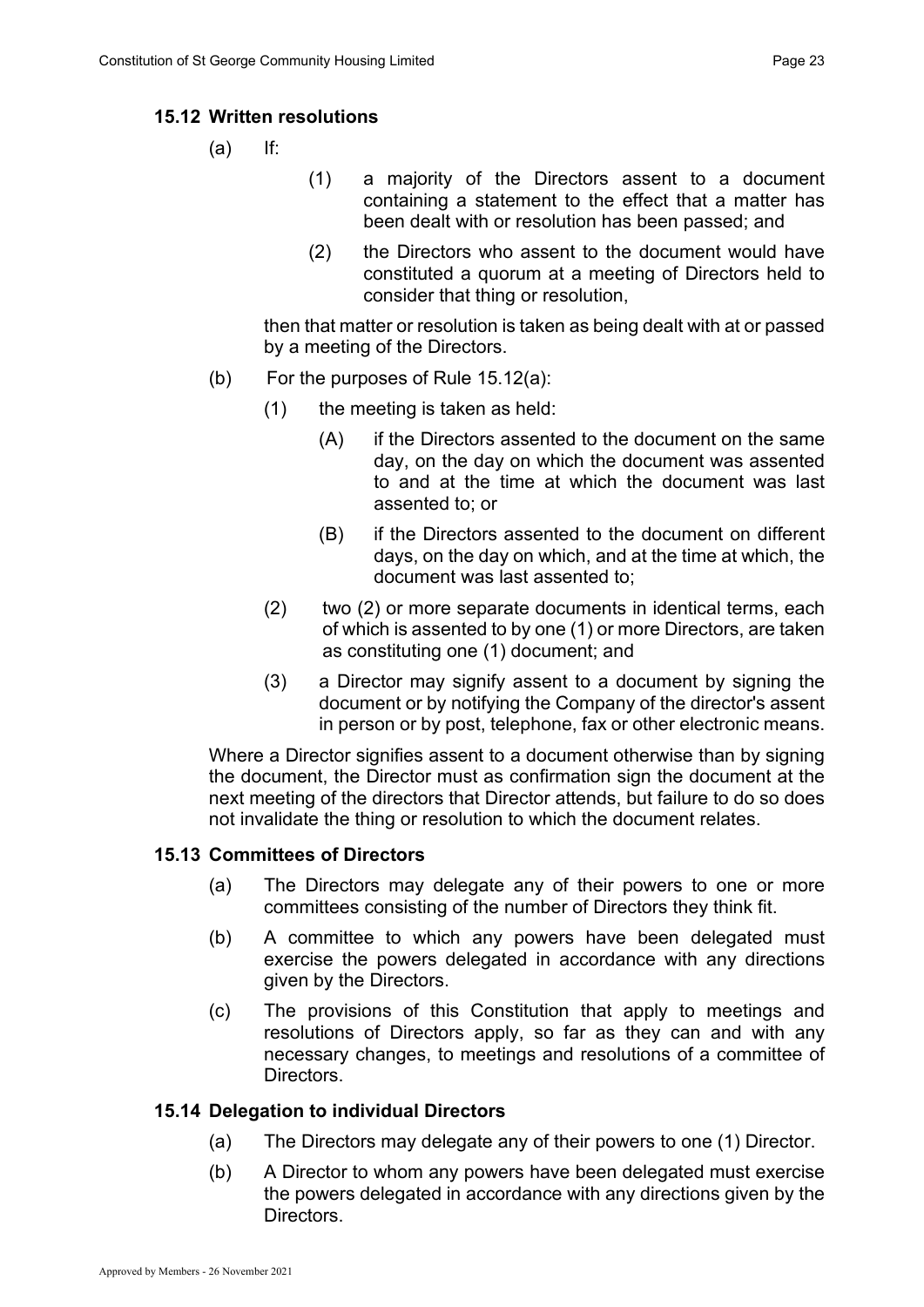#### **15.15 Validity of acts**

An act done by a person acting as a Director, a meeting of Directors, or a committee of Directors attended by a person acting as a Director, is not invalidated merely because of:

- (a) a defect in the appointment of the person as a Director;
- (b) the person being disqualified to be a Director or having vacated office; or
- (c) the person not being entitled to vote,

if that circumstance was not known by the person, the Directors or the committee (as applicable) when the act was done.

## <span id="page-25-0"></span>**16 Secretaries**

#### **16.1 Secretaries**

- (a) The first Secretary is the person who has consented to act as Secretary and who is named as the proposed Secretary in the application for registration of the Company.
- (b) The Directors must appoint at least one (1) Secretary and may appoint additional Secretaries.
- (c) The Directors may appoint one (1) or more assistant Secretaries.
- (d) The appointment of a Secretary or assistant Secretary may be for the period, at the remuneration and on the conditions that the Directors think fit.
- (e) Subject to any contract between the Company and the relevant Secretary or assistant Secretary, a Secretary or assistant Secretary may be removed or dismissed by the Directors at any time, with or without cause.
- (f) The Directors may:
	- (1) confer on a Secretary or assistant Secretary the powers, discretions and duties (including any powers, discretions and duties vested in or exercisable by the Directors) they think fit;
	- (2) withdraw, suspend or vary any of the powers, discretions and duties conferred on a Secretary or assistant Secretary ; and
	- (3) authorise the Secretary or assistant Secretary to delegate all or any of the powers, discretions and duties conferred on him or her.
- (g) A Secretary or assistant Secretary need not be a Member to qualify for appointment.
- (h) An act done by a person acting as a Secretary or assistant Secretary is not invalidated merely because of:
	- (1) a defect in the person's appointment; or
	- (2) the person being disqualified to be a Secretary or assistant Secretary,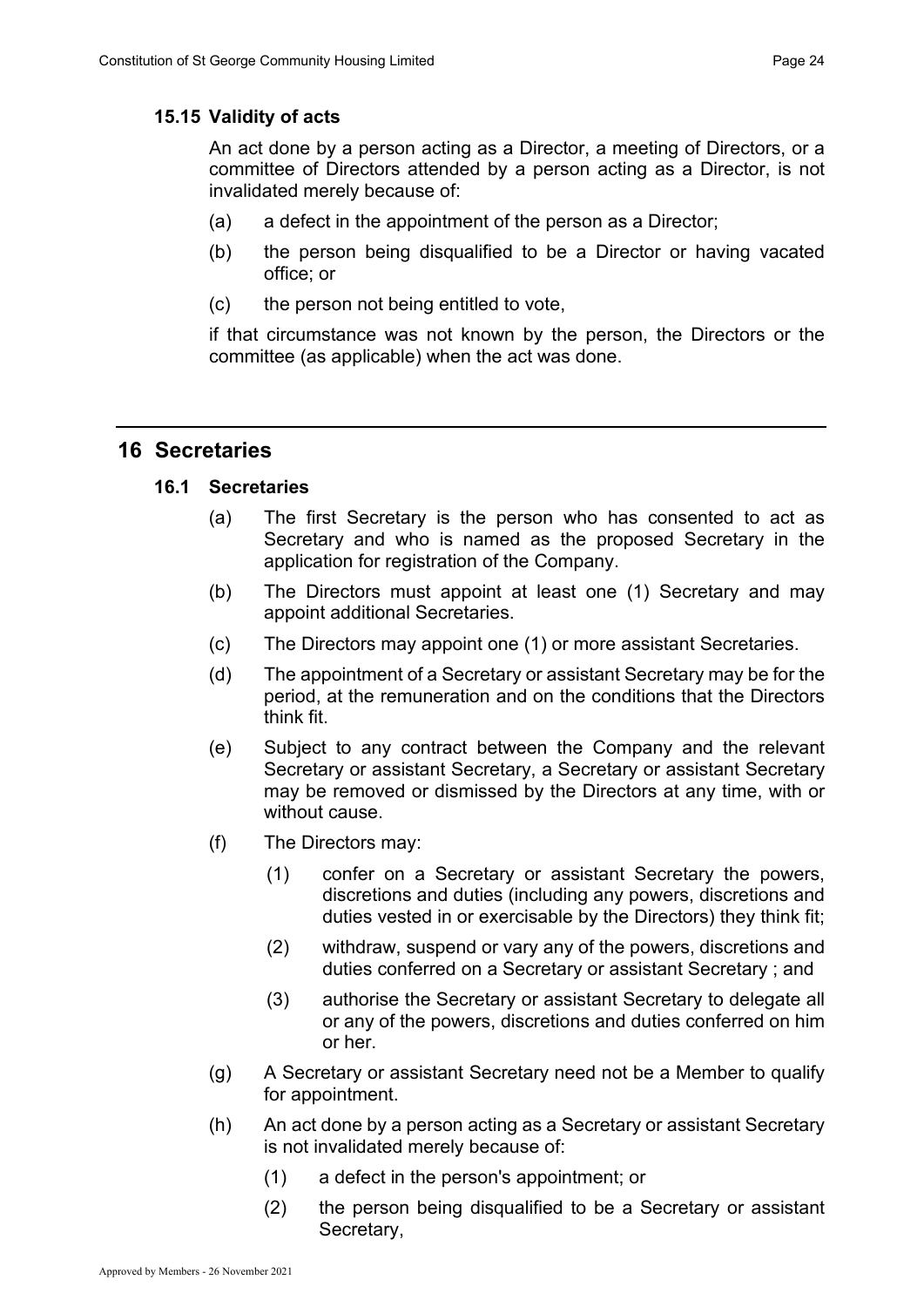## <span id="page-26-0"></span>**17 Indemnity and insurance**

#### **17.1 Persons to whom Rules 17.2 and 17.4 apply**

Rules 17.2 and 17.4 apply to:

- (a) each person who is or has been a Director or Secretary or assistant Secretary of the Company; and
- (b) any other officers or former officers of the Company or of its related bodies corporate that the Directors decide in each case.

#### **17.2 Indemnity**

The Company must:

- (a) indemnify; and
- (b) if requested by a person to whom this Rule 17.2 applies, enter into a deed indemnifying,

on a full indemnity basis and to the full extent permitted by law, each person to whom this Rule 17.2 applies for all losses or liabilities incurred by the person as an officer of the Company or of a related body corporate including, but not limited to, a liability for negligence or for reasonable costs and expenses incurred:

- (c) in defending proceedings, whether civil or criminal, in which judgment is given in favour of the person or in which the person is acquitted; or
- (d) in connection with an application, in relation to those proceedings, in which the court grants relief to the person under the Act.

## **17.3 Extent of indemnity**

The indemnity in Rule 17.2:

- (a) is a continuing obligation and is enforceable by a person to whom Rule 17.2 applies even though that person has ceased to be an officer of the Company or of a related body corporate; and
- (b) operates only to the extent that the loss or liability is not covered by insurance.

## **17.4 Insurance**

The Company may, to the extent permitted by law:

- (a) purchase and maintain insurance; or
- (b) pay or agree to pay a premium for insurance,

for any person to whom this Rule 17.4 applies against any liability incurred by the person as an officer of the Company or of a related body corporate including, but not limited to, a liability for negligence or for reasonable costs and expenses incurred in defending proceedings, whether civil or criminal and whatever their outcome.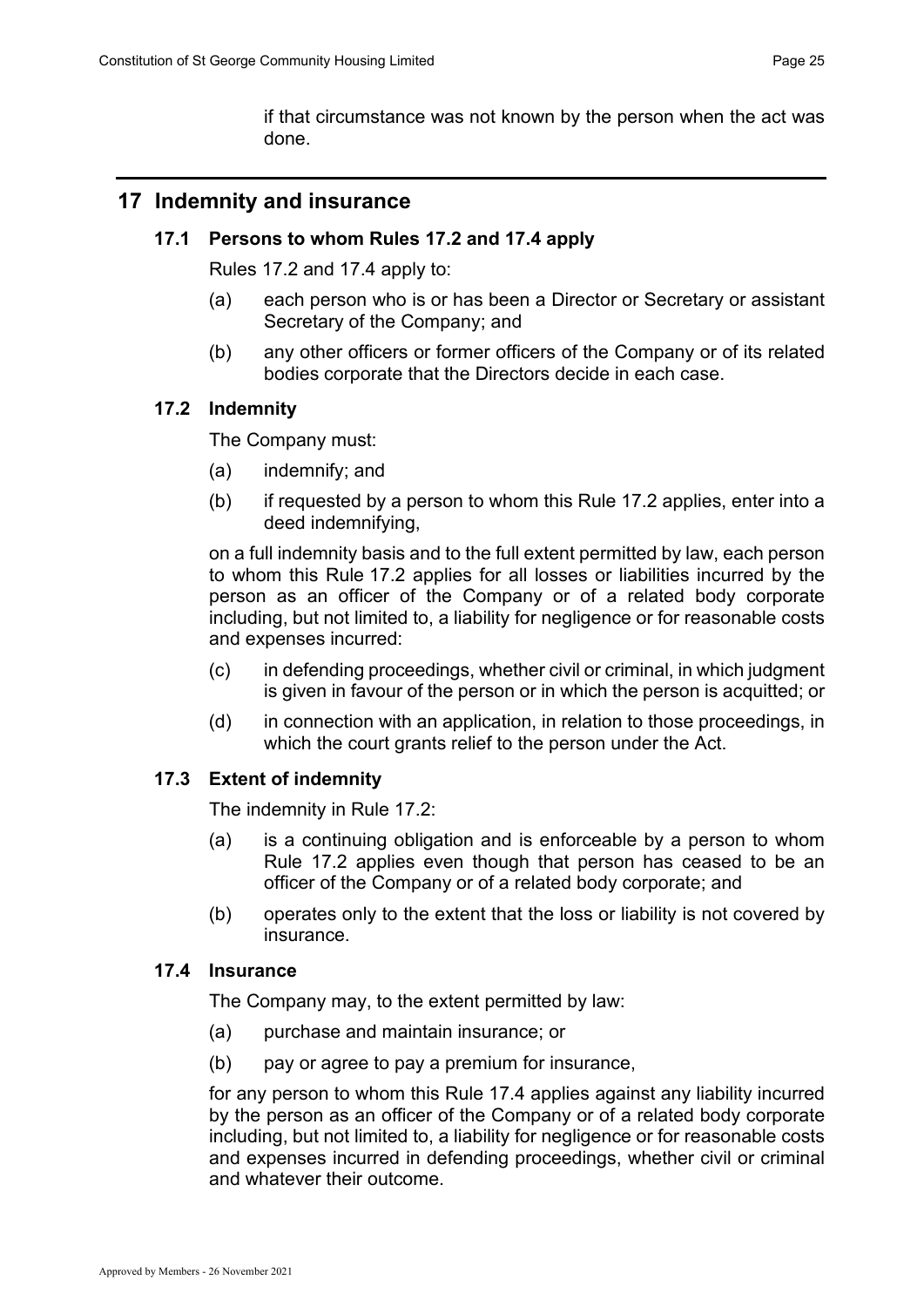#### **17.5 Savings**

Nothing in Rules 17.2 or 17.4:

- (a) affects any other right or remedy that a person to whom those rules apply may have in respect of any loss or liability referred to in those rules; or
- (b) limits the capacity of the Company to indemnify or provide insurance for any person to whom those rules do not apply.

## <span id="page-27-0"></span>**18 Auditor**

**18.1** The Company must appoint a properly qualified Auditor whose duties will be regulated in accordance with the Act.

## <span id="page-27-1"></span>**19 Notices**

## **19.1 How notices may be given**

A notice may be given by the Company to a Member by:

- (a) delivering it to the Member personally;
- (b) sending it to the Member's fax number or electronic address, if the Member has nominated one (1) to the Company for receipt of notices; or
- (c) posting it by prepaid post to the Member's registered address.

## **19.2 When taken as given**

A notice is taken as given by the Company and received by the Member:

- (a) if delivered, at the time of delivery;
- (b) if faxed, when the Company receives a confirmation report that all pages of the fax have been transmitted to the Member's fax number, but if transmission or receipt is after 5.00 pm, it is taken as received on the next business day;
- (c) if sent electronically, on the next business day; and
- (d) if posted, on the second business day after it was posted.

#### **19.3 When Member has no registered address**

If a Member does not maintain a registered address in Australia, then subject only to the requirements of the Act and the Regulations, such Member will be deemed to have waived any entitlement which may otherwise exist to receive notice of a General Meeting.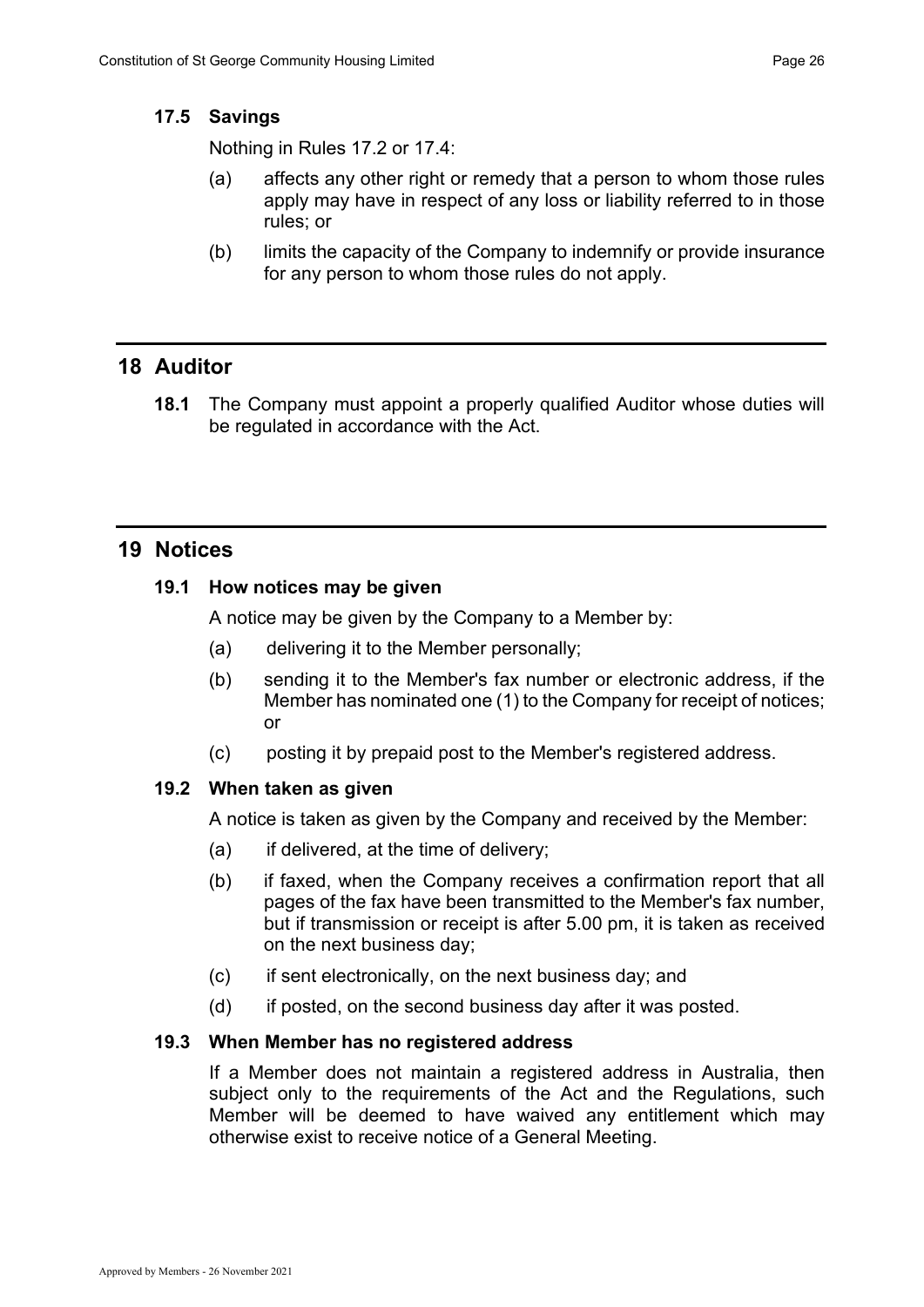## <span id="page-28-0"></span>**20 Definitions and interpretation**

#### **20.1 Definitions**

In this constitution:

**Alter** or similar word or expression used in relation to a rule amendment, includes add to, substitute, and rescind;

**Act** means the Corporations Act 2001;

**Active Member** means a Member who is in active membership within the provisions of Rule 13.9;

**Annual General Meeting** means the Annual General Meeting of the Company referred to in Rule 14.1(a);

**Auditor** means an Auditor or Auditors for the time being of the Company appointed pursuant to Rule 18;

**Banking account** means an account with either a body corporate which has consent under the Banking Act 1959 to use the word "bank" in relation to its business, or the Reserve Bank of Australia;

**Board** means the whole or any number of the Directors assembled at a meeting of the Directors or transacting business being not less than a quorum or a majority, as the case may be, and includes a delegate of the Board;

**Business day** means a day on which the major trading banks are open for business in Sydney, except a Saturday, Sunday or public holiday;

**Community Housing Supporter** means a person who in the opinion of the Board has a genuine interest in social housing management issues and will contribute to or support the advancement of the Company's Object.

**Company** means **St George Community Housing Limited**;

**Company's office** means the Company's registered office from time to time;

**Current Tenant** means any of the following:

- (a) a person named as tenant or lessee in a tenancy agreement or lease with the Company which agreement or lease has not terminated;
- (b) a person named as tenant or lessee in a tenancy agreement or lease with the Company which agreement or lease has terminated by effluxion of time but such person is lawfully holding over under the agreement or lease; and
- (c) a person otherwise benefiting from services provided by the Company and declared by the Board to be a Current Tenant for the purposes of this Constitution.

**Director** means a member of the Board of Directors of the Company for the time being;

**Financial year** means the financial year of the Company ending on 30 June each year;

**General Meeting** has the meaning referred to in Rule 14.1(b);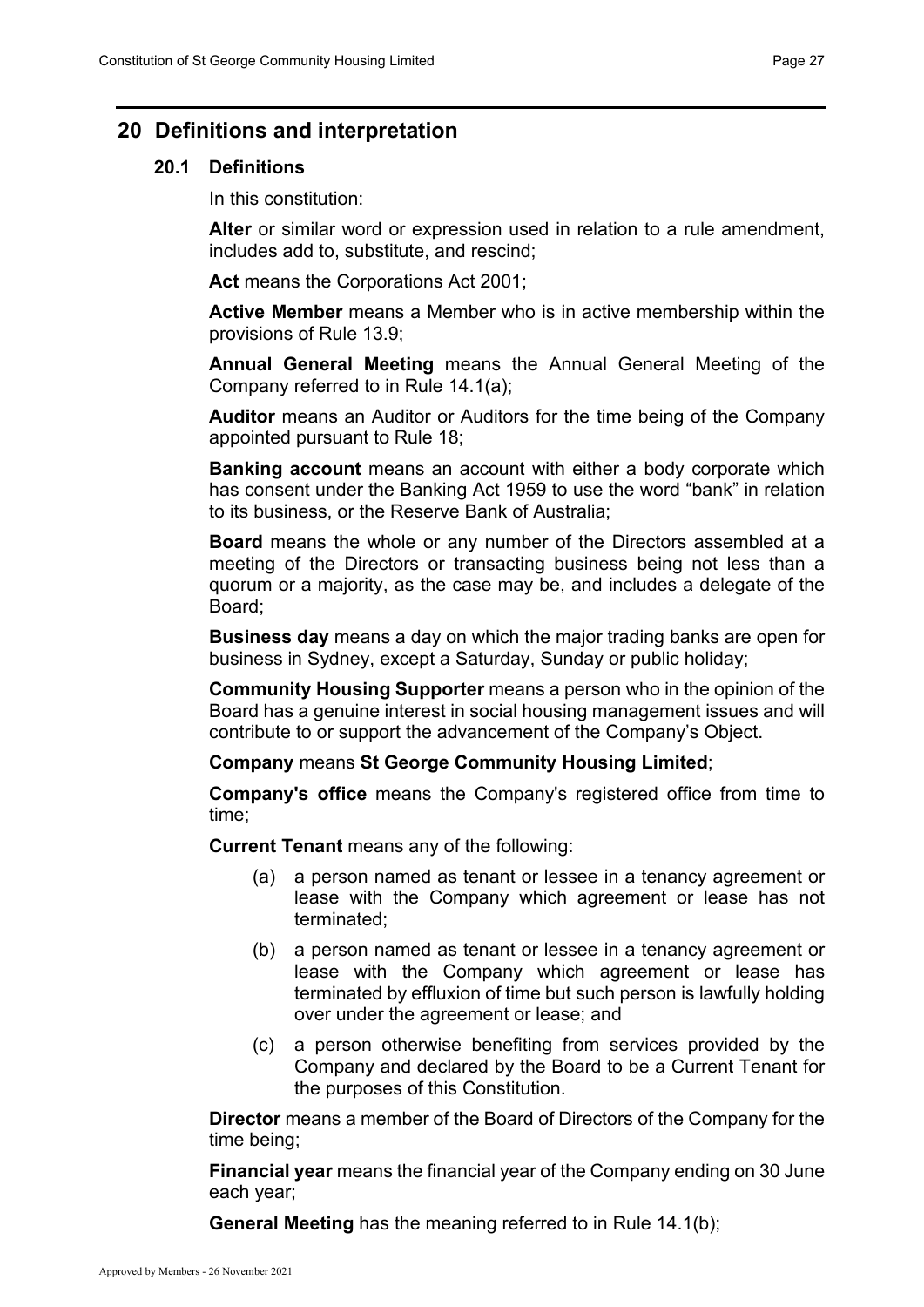**ITAA 97** means the Income Tax Assessment Act 1997;

**May** or a similar word or expression, used in relation to a power of the Board indicates that the power may be exercised or not at the Board's discretion;

**Life Member** means an Active Member of the Company (or its predecessor organisations) for a period of at least ten (10) consecutive years who is nominated by the Board and who is elected at an Annual General Meeting of the Company as a Life Member in recognition of his or her meritorious support and service towards advancing and/or achieving the objects of the Company (or its predecessor organisations);

**Member** means a member of the Company as defined in Rule 12.1;

**Month** means a calendar month;

**Non-Tenant Director** means a Director of the Company who is not a Current Tenant;

**Object** means the Company's object as set out in Rule 3.1(a) of this Constitution;

**Patron** means the person who from time to time accepts appointment as the patron of the Company under Rule 12.8;

**Prescribed** means prescribed by the Act;

- **Qualified Person** means an individual Member having, as decided by the Board of Directors, expertise and experience in one (1) or more of the following areas, namely:
	- (1) social housing management;
	- (2) finance;
	- (3) community welfare;
	- (4) housing development and procurement;
	- (5) law;
	- (6) social policy development;
	- (7) accounting;
	- (8) asset management;
	- (9) information and technology;
	- (10) human resources management;
	- (11) construction and infrastructure development; and
	- (12) such other areas as are determined necessary, from time to time, by the Board for the furtherance of the Company's Object.

**Registered address** means a Member's address as notified to the Company by the Member and recorded in the Company's records;

**Regulations** means the Corporations Regulations 2001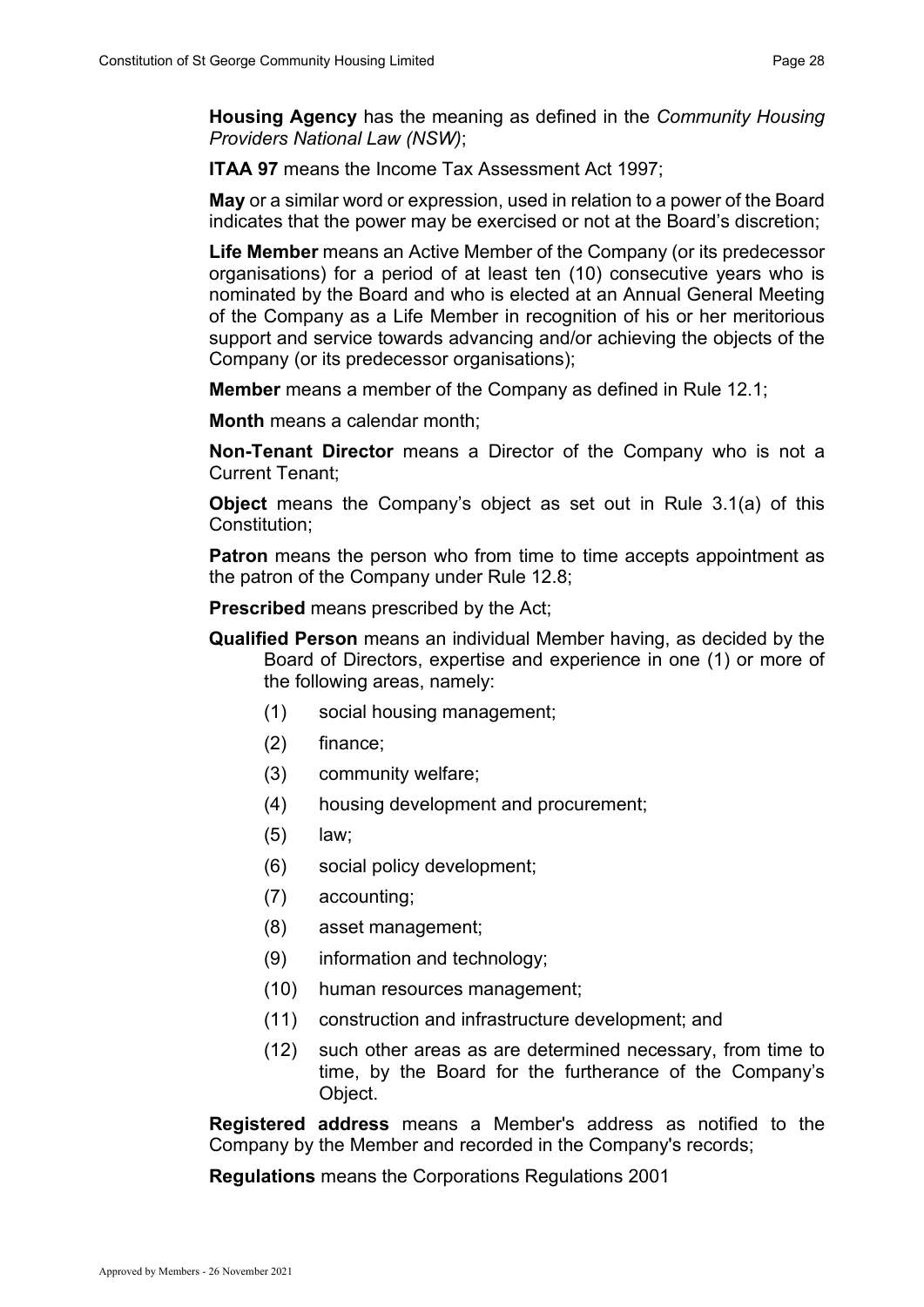**Rules** mean the rules of the Company as set out in this Constitution as amended from time to time and reference to particular rules has a corresponding meaning

**Secretary** means a person appointed to perform the duties of a secretary of the Company and includes an honorary secretary;

**Special Resolution** means a resolution complying with the requirements of Section 249L(c) of the Act, which must be passed by at least seventy-five per cent (75%) of the votes cast by Members entitled to vote on the resolution;

**State** means the State of New South Wales; and

**Tenant Director** means a Director of the Company who is a Current Tenant.

#### **20.2 Interpretation**

In this constitution unless the context requires otherwise:

- (a) an **incorporated body** means a body politic or a body corporate, corporation sole, association or trust that has been incorporated under law, or otherwise established under statute;
- (b) references to **persons** include individuals and incorporated bodies;
- (c) references to **notices** include formal notices of meeting and all documents and other communications from the Company to its Members;
- (d) a reference to **any legislation** or a provision of any legislation includes any amendment to that legislation or provision, any consolidation or replacement of that legislation or provision and any subordinate legislation made under that legislation;
- (e) a reference to a Member **present** at a General Meeting is a reference to a Member present in person, by voting directly or by proxy, attorney or representative;
- (f) a reference to **writing** and **written** includes printing, lithography and other ways of representing or reproducing words in a visible form;
- (g) the **singular** (including defined terms) includes the plural and the **plural** includes the singular; and
- (h) **may** or a similar word or expression used in relation to a power of the Board indicates that the power may be exercised or not at the Board's discretion;
- (i) **shall** or a similar word or expression, used in relation to a power of the Board indicates that the power must be exercised subject to the Act or the Rule granting the power;
- (j) words importing one (1) **gender** include the other genders, and
- (k) the words "**includes**" and "including" are not words of limitation.
- (l) "proposition" refers to procedural matters only at a General Meeting.

#### **20.3 Headings**

Headings are used for convenience only and do not affect the interpretation of this constitution.